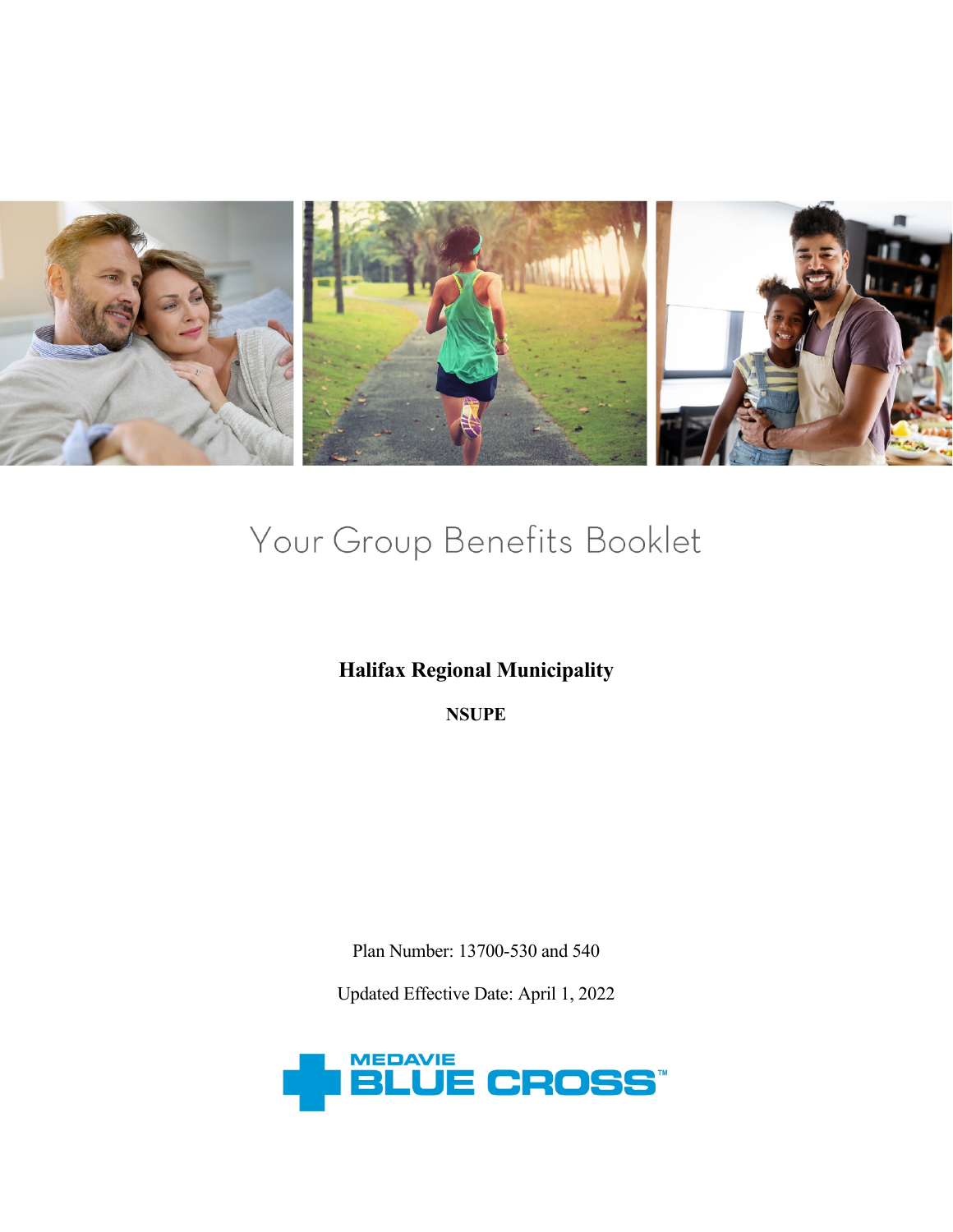# **PRIVACY PROTECTION PRACTICES**

In the course of providing customers with quality health, life and travel coverage, Medavie Blue Cross acquires and stores certain personal information about its clients and their dependents. The purpose of this document is to keep you informed about privacy protection practices at Medavie Blue Cross.

Protecting personal information is not new to Medavie Blue Cross. Ensuring the confidentiality of client information has always been fundamental to the way we do business and our staff takes the privacy policies and procedures we have in place to ensure that confidentiality very seriously.

### *What is personal information?*

Personal information includes details about an identifiable individual and may include name, age, identification numbers, income, employment data, marital and dependent status, medical records, and financial information.

### *How is your personal information used?*

Your personal information is necessary to allow Medavie Blue Cross to process your application for coverage under its health, life and travel plans. Your personal information is used:

- to provide the services outlined in your contract or the group contract of which you are an eligible member
- to understand your needs so that we can recommend suitable products and services, and
- to manage our business

### *To whom could this personal information be disclosed?*

Depending on the type of coverage you carry with us, release of selected personal information to the following may be necessary in order to provide the services outlined in your contract:

- other Canadian Blue Cross organizations in order to administer your benefit plan if you reside outside the Atlantic Provinces, Quebec or Ontario
- specialized health care professionals when necessary to assess benefit or product eligibility
- government and regulatory authorities in an emergency situation or where required by law
- Blue Cross Life Insurance Company of Canada and other third parties, on a confidential basis, when required to administer the benefits outlined in your contract or your group's contract, and
- the plan member of any contract under which you are a participant

We do not provide or sell personal information about you to any outside company for use in marketing and solicitation. Personal information about you or your dependents is not released to a third party without permission unless necessary to fulfill the services Medavie Blue Cross is contracted to provide to you.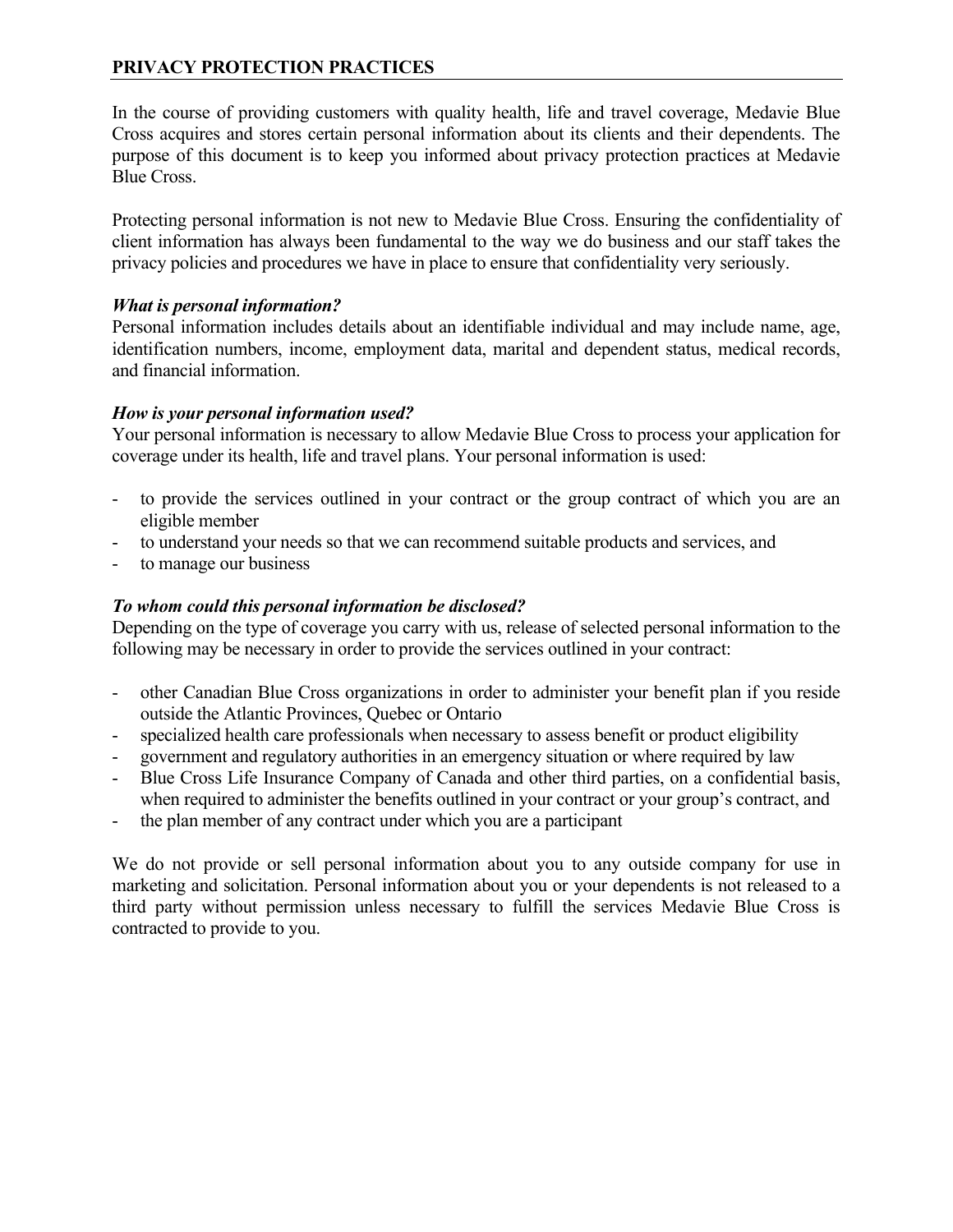# **PRIVACY PROTECTION PRACTICES**

### *To whom could this personal information be disclosed? (Cont'd)*

To ensure Medavie Blue Cross is able to provide you with the best possible service, it is important that the personal information we use is accurate and up to date. You can help by keeping us informed of changes of address, marital status and the addition or deletion of dependents. Should you become aware of errors in our information about you, please contact our customer service personnel and we will ensure the data is corrected.

By becoming a Medavie Blue Cross customer or filing a claim for benefits, you are agreeing to allow your personal information to be used and disclosed in the manner outlined above. If you prefer that we not use or disclose your personal information in those situations where it is not necessary to administer your benefit plan, please visit our Web site or write to us at the address provided.

Please note that not allowing Medavie Blue Cross to use information about you may mean we may not be able to provide you with certain products or services that may be of use to you.

For more information on Medavie Blue Cross's privacy policy, contact us using one of the following:

[www.medavie.bluecross.ca](http://www.medavie.bluecross.ca/)

1-800-667-4511 or 1-800-355-9133 (in Ontario)

Chief Privacy Officer Medavie Blue Cross Risk Management Group 644 Main Street PO Box 220 Moncton, NB E1C 8L3

or

### [privacyofficer@medavie.bluecross.ca](mailto:privacyofficer@medavie.bluecross.ca)

If the issue is not resolved to your satisfaction, you may file a complaint in writing to:

Office of the Privacy Commissioner of Canada 112 Kent Street Ottawa, Ontario K1A 1H3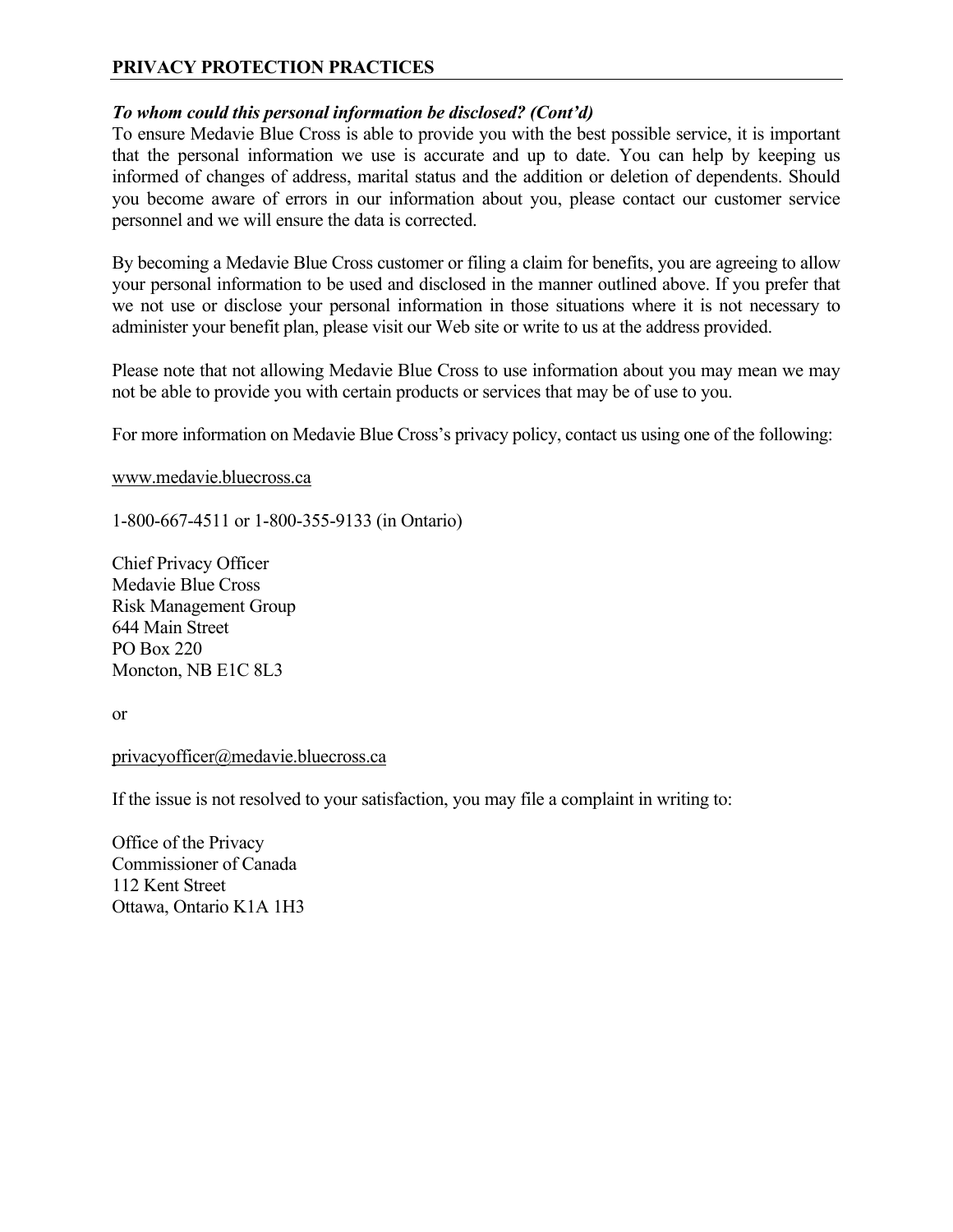# **ABOUT THIS BOOKLET**

Medavie Blue Cross administers the following benefits on behalf of Halifax Regional Municipality:

- Hospital Benefit
- Extended Health Benefit
- Vision Benefit
- Drug Benefit
- Dental Benefit

Medavie Blue Cross underwrites Worldwide Travel Benefit and Referrals for Services Outside Canada.

The information contained in this booklet summarizes the important features of your group program; is prepared as information only; and does not, in itself, constitute an agreement. The exact terms and conditions of your group benefit program are described in the group policy held by your employer.

Where legislated, you have the right to request a copy of the group policy details pertaining to your insured coverage, a copy of your application for benefits, and any written statements or other records provided to the Company as evidence of your health. You may also request, with reasonable notice, a copy of the contract for insured benefits. The first copy will be provided at no cost to you. A fee may be charged for subsequent copies. All requests for copies of documents should be directed to Medavie Blue Cross.

Every action or proceeding against an insurer (i.e. Medavie Blue Cross) for the recovery of insurance money payable under the contract is absolutely barred unless commenced within the time set out in the Insurance Act.

This booklet replaces any previously issued booklet.

# **BLUE ADVANTAGE®**

To access a wealth of savings on medical, vision care and many other products and services, visit www.blueadvantage.ca.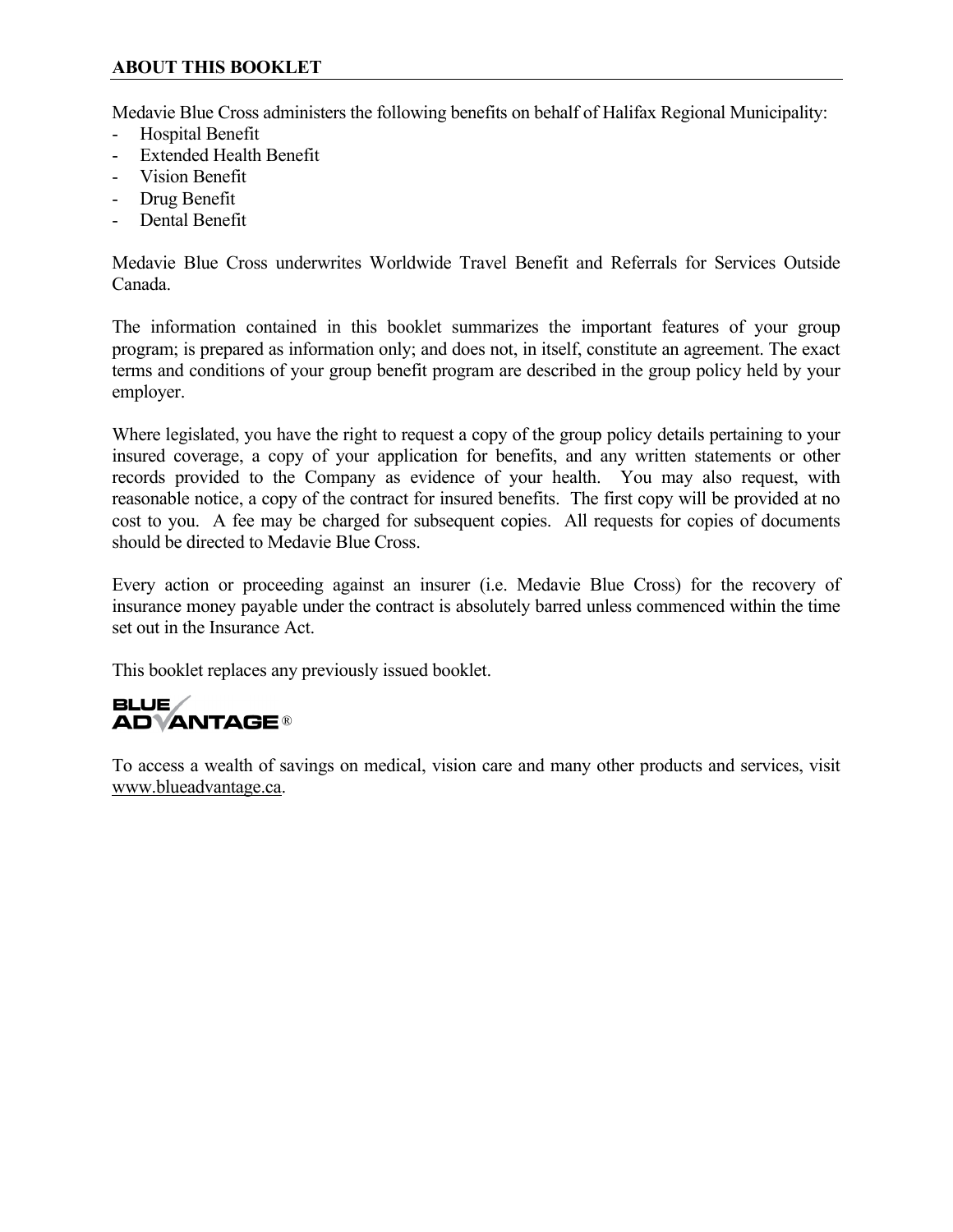# **TABLE OF CONTENTS**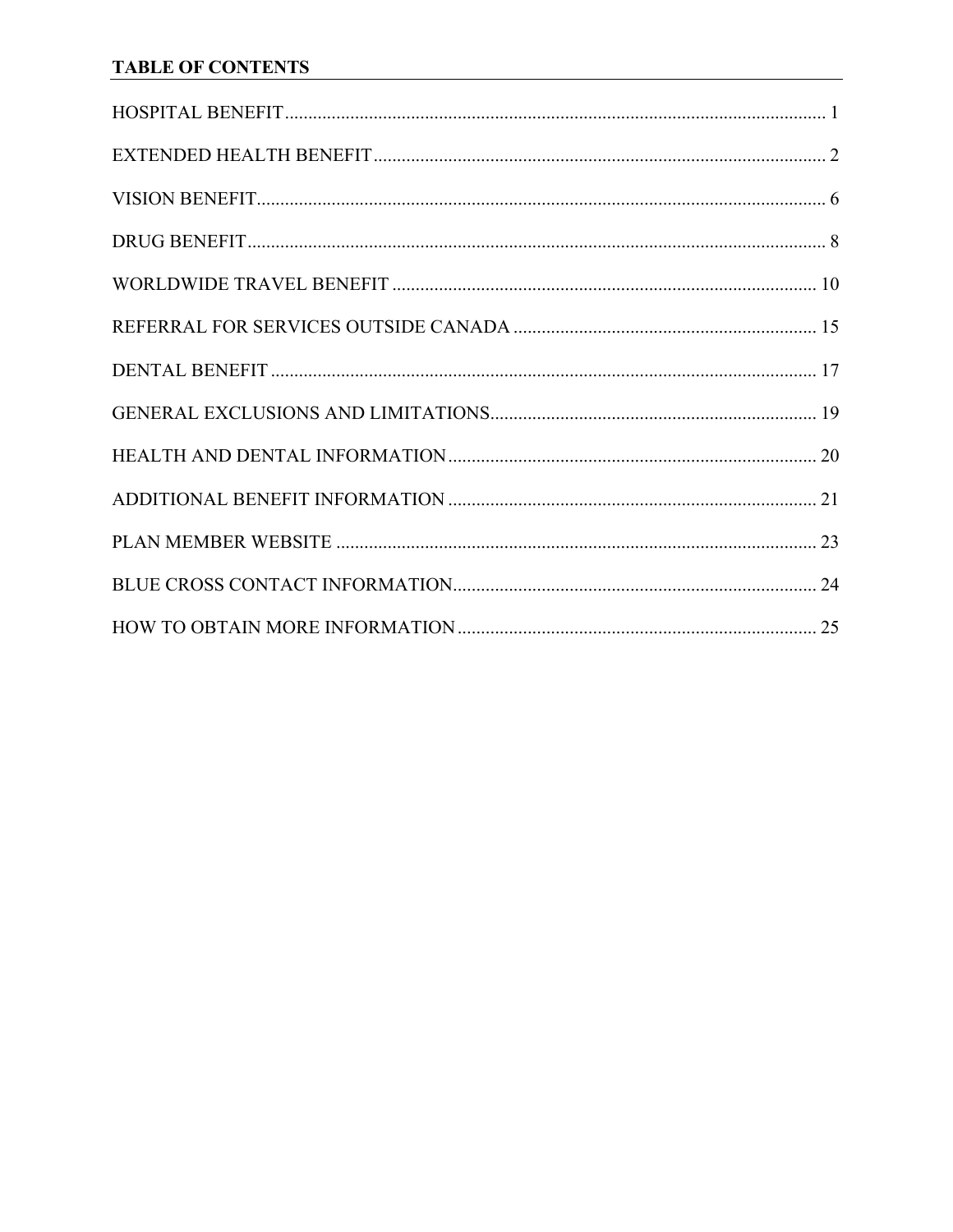### <span id="page-5-0"></span>**HOSPITAL BENEFIT**

If you (or your dependents, if applicable) incur charges in Canada for any of the following while insured, Medavie Blue Cross will pay the usual, customary and reasonable charges for these eligible expenses, based on any deductible, co-insurance or maximum amount shown below. Benefit maximums are applied on a per person basis.

**Co-insurance: 100%**

### *HOSPITAL ROOM*

The difference between standard ward accommodation and semi-private or private room accommodation.

### *TERMINATION*

*Applicable to Policy 13700-530:* Hospital benefit ceases at the earlier of retirement or termination of employment.

*Applicable to Policy 13700-540:* Hospital benefit ceases at the end of the month in which you reach age 65 or upon the death of the subscriber.

### *WHEN AND HOW TO MAKE A CLAIM*

Hospital Benefit is paid directly to the hospital. Your identification card should be shown at the hospital who will arrange to bill Medavie Blue Cross directly.

To make a claim, complete the claim form that is available from the hospital.

Claims must be submitted within 24 months of receiving services or supplies or the end of your Hospital benefit.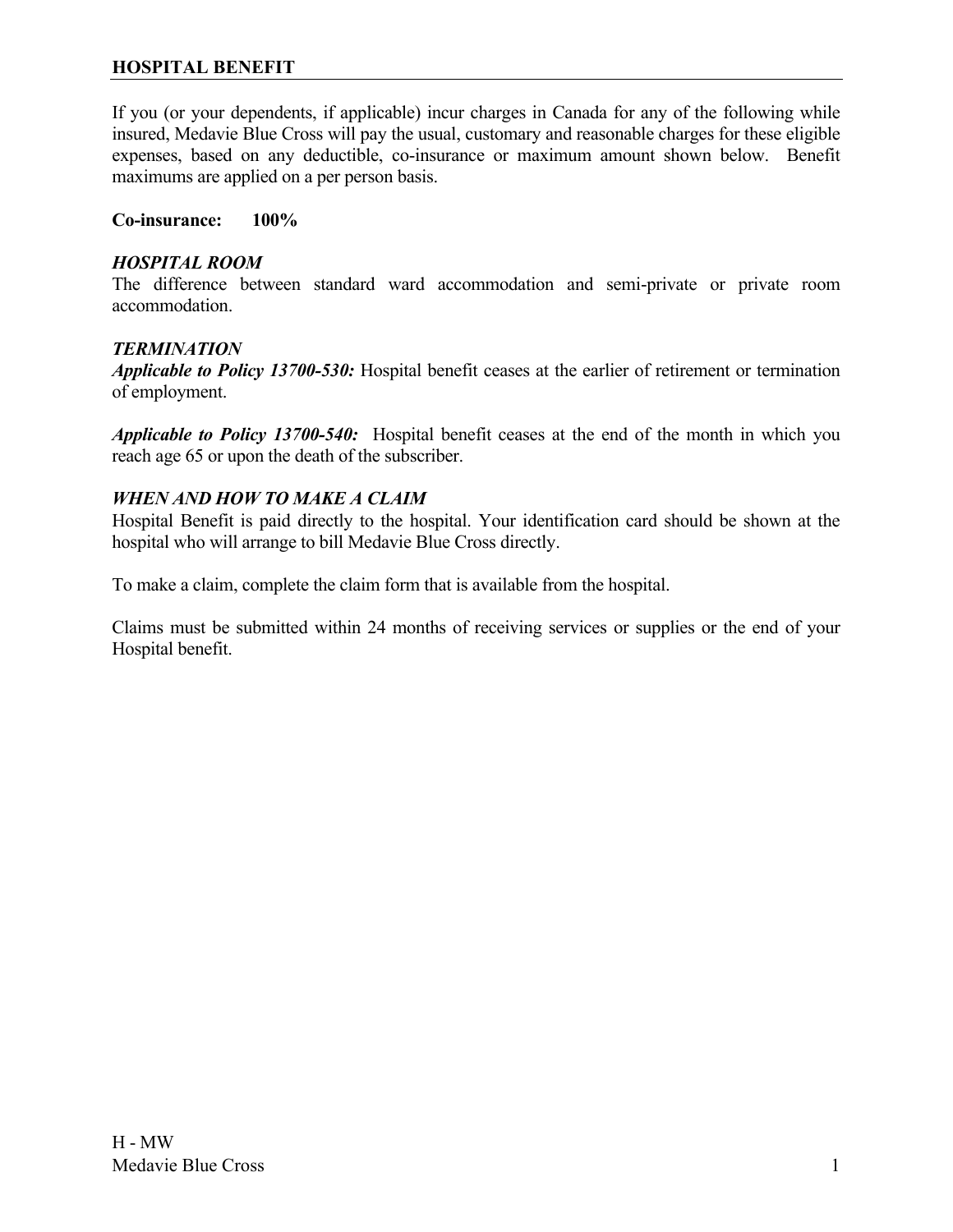<span id="page-6-0"></span>If you (or your dependents, if applicable) incur charges for any of the following while insured, Medavie Blue Cross will pay the usual, customary and reasonable charges for these amounts. The benefit amounts shown below are the amounts received after deductible, usual and customary, co-insurance and maximums, less the amount allowed under any government health program. Benefit amounts are applied on a per person basis.

**Co-insurance:** 100%

### *ACCIDENTAL DENTAL*

Maximum: \$5,000 per incident

Dental treatment when natural teeth have been damaged by a direct accidental blow to the mouth or jaw. Services must be rendered for payment by Medavie Blue Cross within 12 months following the date of the accident.

### *BURN PRESSURE GARMENTS*

Maximum: \$500 every calendar year

Charges for special made-to-measure dressings, when prescribed by a physician for burn patients.

### *DIABETIC EQUIPMENT*

Maximum: \$200 in a calendar year

Charges for a glucometer, pressurized insulin injector, continuous blood glucose monitoring transmitters, insulin dosing systems or other equipment used for the treatment and control of diabetes when prescribed by a physician.

### *DIAGNOSTIC AND X-RAY SERVICES*

Charges for diagnostic and X-ray services, when carried out by a Medavie Blue Cross approved laboratory which, in the opinion of Medavie Blue Cross, is qualified to render such services. These services will include laboratory services and X-ray examinations.

### *HEARING AIDS*

Maximum: \$500 every five calendar years, including repairs

Charges for hearing aids (excluding batteries and exams) when prescribed by an otolaryngologist, otologist and/or registered audiologist.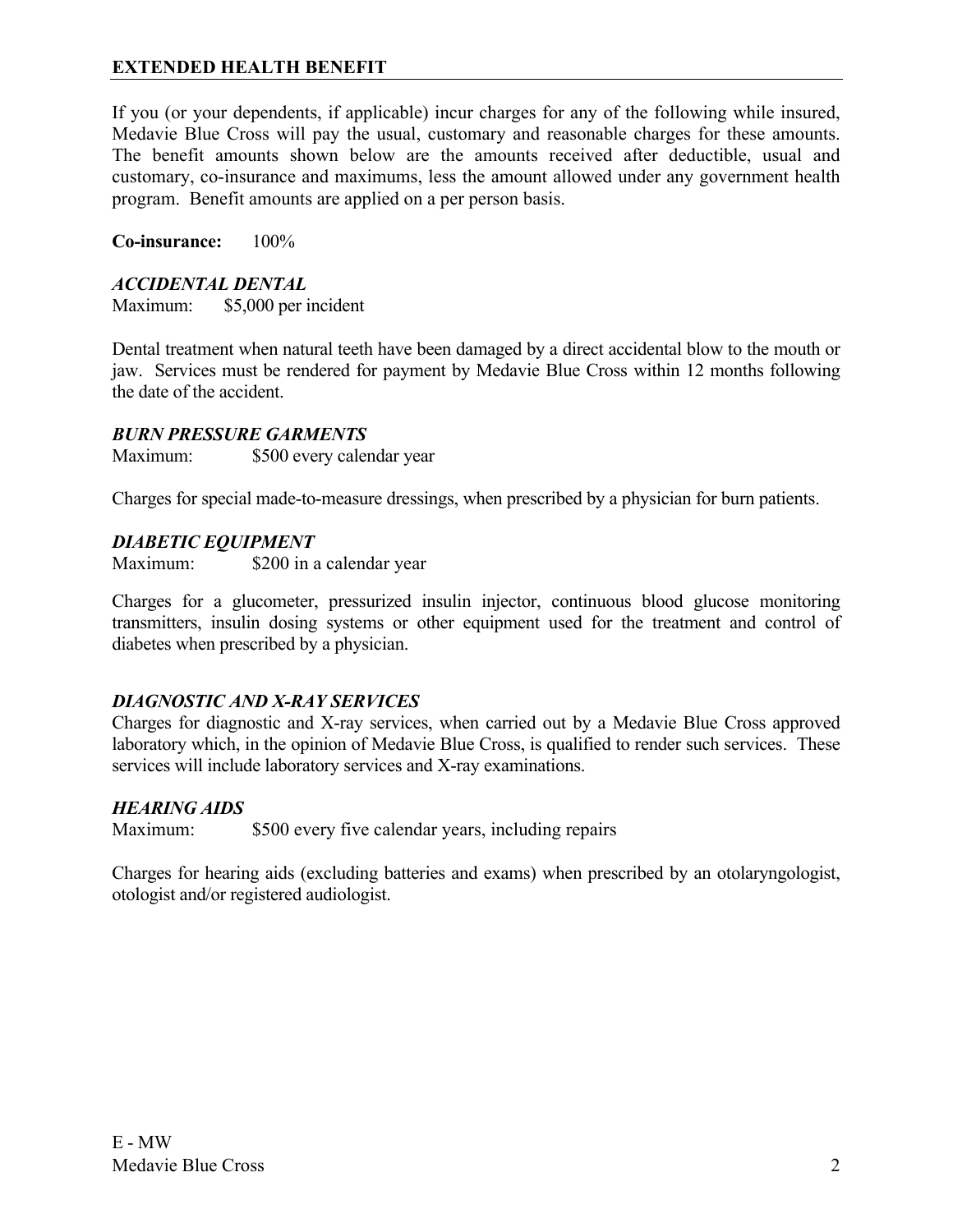### *INTRAUTERINE CONTRACEPTIVE DEVICES*

Maximum: one occurrence every calendar year

Purchase of an intrauterine contraceptive device (IUD).

### *LYMPHODEMA SLEEVES*

Maximum: two every 12 consecutive months, up to a maximum of \$200

Charges for lymphodema sleeves.

### *MEDICAL EQUIPMENT & SUPPLIES*

Maximum: \$10,000 in a lifetime for medical equipment and unlimited for medical supplies

Charges for the rental (or purchase, if approved by Medavie Blue Cross) of manual or electric wheelchairs (including cushions and inserts), standard hospital beds, walkers, home accessories, detection devices for enuresis, insulin pump and transcutaneous electrical nerve stimulator (TENS machine), when prescribed by a licensed Physician. All charges must be pre-approved by Medavie Blue Cross with such approval being subject to periodic reassessment.

### *MOLDED ARCH SUPPORTS*

Maximum: \$200 every calendar year

Charges for molded arch supports, excluding their replacement (except for pathological change), when prescribed by an orthopedic surgeon, physiatrist, rheumatologist or the attending physician.

### *NICOTINE REPLACEMENT/SMOKING CESSATION PRODUCTS*

Maximum: \$500 per participant in a lifetime

### *ORTHOPEDIC FOOTWEAR & SUPPLIES*

Maximum: \$200 every calendar year

Charges for orthopedic footwear when customized with special features to accommodate, relieve or remedy some mechanical foot defect or abnormality, when prescribed by an orthopedic surgeon, physiatrist, rheumatologist or the attending physician. Also, charges for shoe modification, adjustments or supplies when prescribed by one of the health care professionals noted above to accommodate, relieve or remedy some mechanical foot defect or abnormality.

### *OSTOMY SUPPLIES*

Charges for essential ostomy supplies.

*OXYGEN* Charges for oxygen.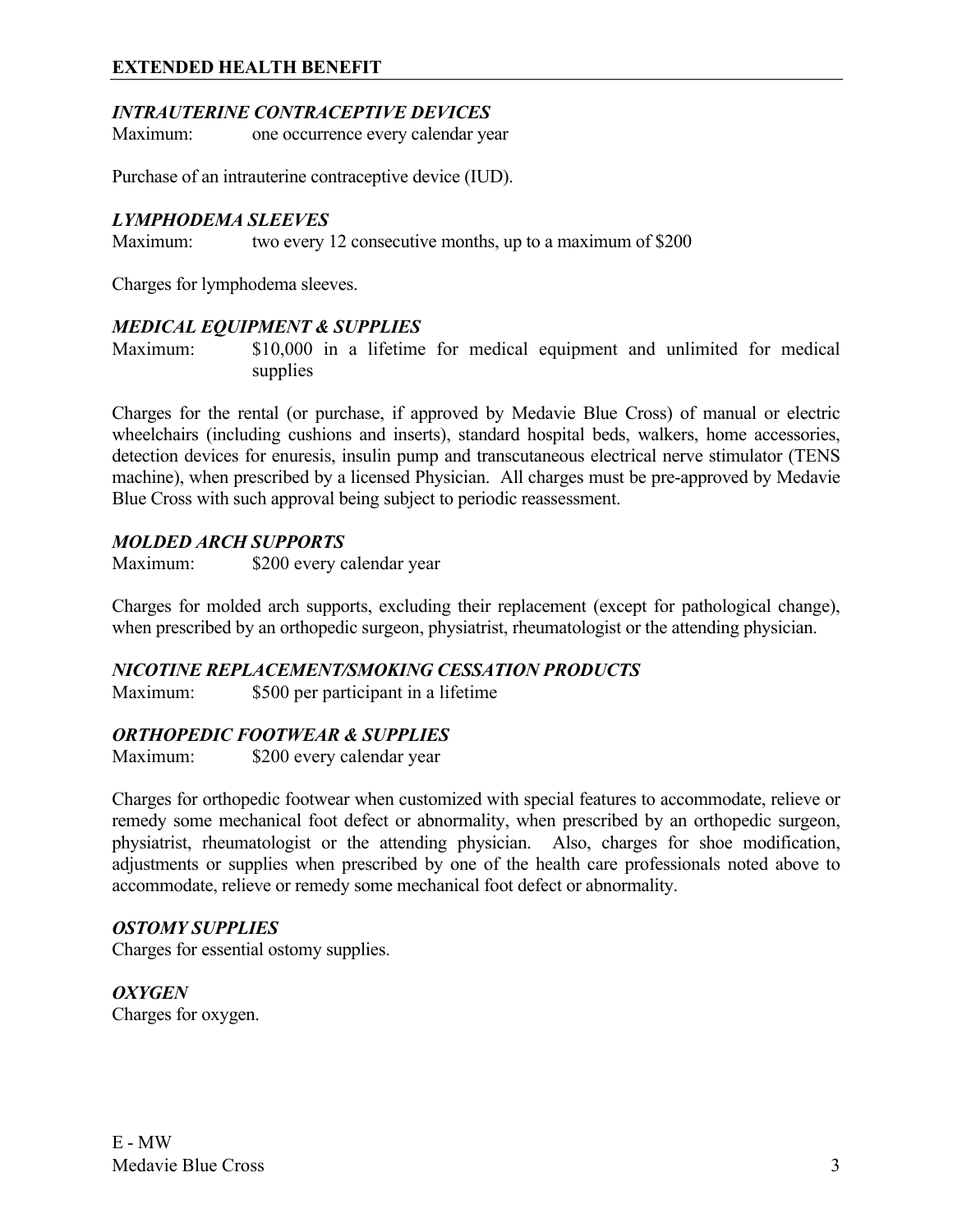### *PRIVATE PRACTICE PARA-MEDICAL SERVICES*

Charges for active treatment provided by private practice duly licensed, certified or registered practitioners as follows:

Maximum: \$500 per practitioner every calendar year chiropodist, chiropractor, osteopath, speech therapist, massage therapist, physiotherapist, podiatrist and acupuncturist combined maximum of \$500 every calendar year naturopath and homeopath

> \$75 per visit to a maximum of \$500 every calendar year occupational therapist

combined maximum of \$1,500 every calendar year psychologist, social worker, counselling therapist and psychotherapist.

### *PRIVATE DUTY NURSING*

Maximum: \$10,000 every 12 consecutive months

Charges for medically necessary home nursing care performed by a registered nurse, registered nursing assistant or certified nursing assistant at your residence (other than a convalescent or nursing home) on the written authorization of the attending physician. In addition, services provided by an approved personal care worker are eligible under this benefit for up to four hours per day. Personal care workers offer essential services such as bathing, dressing, toileting, feeding and mobilization. The covered person may be eligible for services in his/her home if under the active care of a nurse or if requiring home care during the recuperation period after a discharge from the hospital.

All nursing services must be pre-approved by Medavie Blue Cross in order to be considered for reimbursement.

### *PROFESSIONAL AMBULANCE AND SPECIAL ATTENDANT*

Maximum: \$1,000 per incident

Professional ambulance to and from the nearest facility able to provide essential care. Air transportation, within Canada, on the written authorization of the attending physician, for a stretcher patient, up to three economy seats on a regularly scheduled flight. Travel expenses of a Registered Nurse (not a relative) when medically necessary and approved by Medavie Blue Cross.

### *CHRONIC DISEASE MANAGEMENT - Applicable to Policy 13700-530 only*

Maximum: \$500 per calendar year

Charges for the services rendered by an approved Medavie Blue Cross provider specialized in chronic disease management. Services must be delivered by the approved provider for medical conditions deemed eligible by Medavie Blue Cross. Coverage includes: initial assessment, counselling and follow up sessions; education relating to symptom management, medication usage; and development of action plans.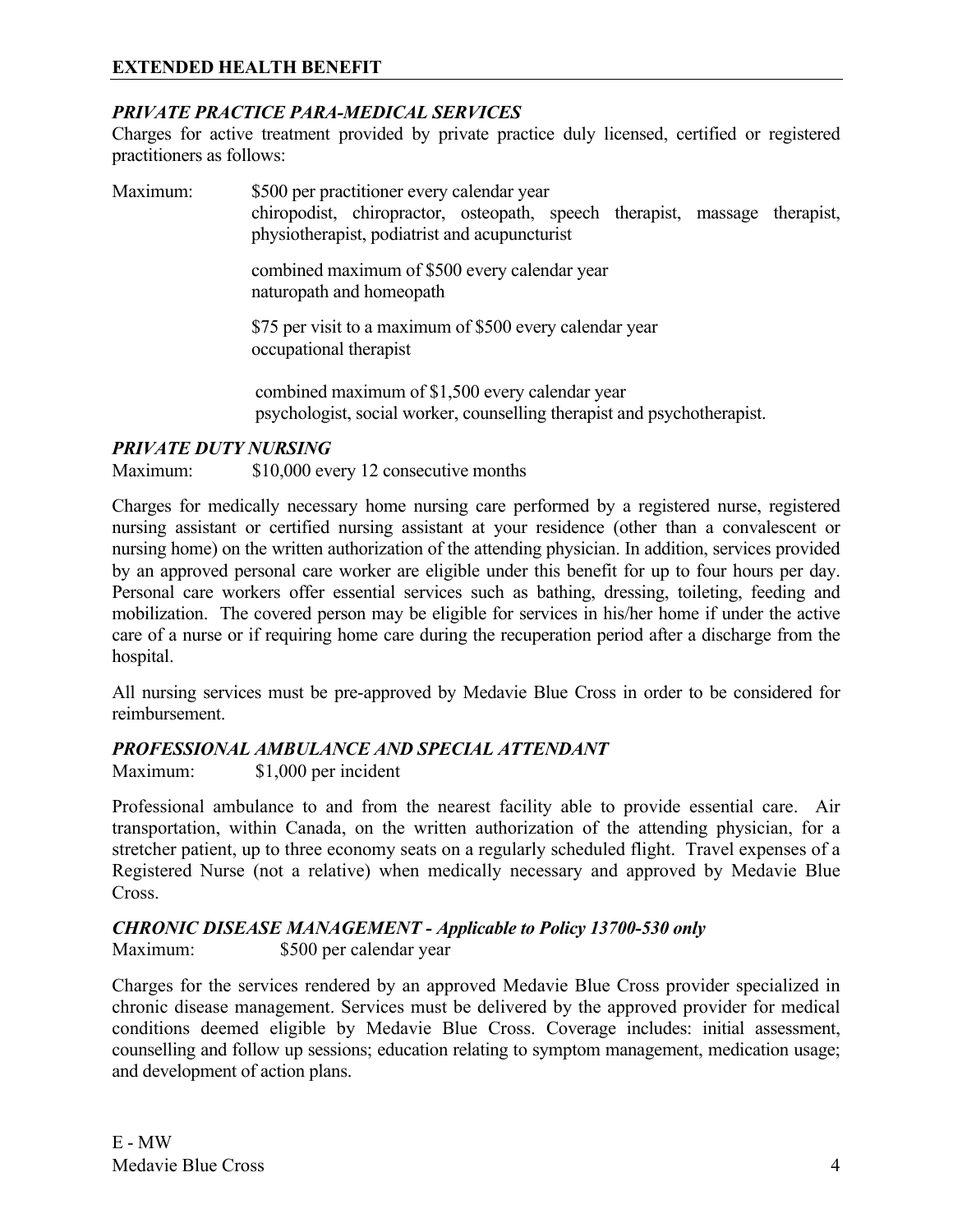### *PROSTHETIC APPLIANCES*

Remedial appliances or supplies including artificial limbs and eyes (combined maximum of \$10,000 in a lifetime for all artificial limbs and eye prosthesis), breasts (limited to a left and right prosthesis every 24 consecutive months), surgical brassieres (limited to two every calendar year), splints, casts, trusses (limited to one truss per 60 consecutive months) and braces (limited to one cervical collar every 12 consecutive months). Replacement must be due to pathological or physiological change. Denis Browne splint (limited to one per lifetime up to usual and customary charges, repairs and adjustments - \$300 per calendar year). Repairs and/or adjustments are provided to a maximum eligible expense of \$300 every calendar year.

Hair prosthetics (wigs), when hair loss is due to an underlying pathology or its treatment, to a maximum eligible expense of \$400 every 12 consecutive months. Hair prosthetics, replacement therapy and other procedures for physiological hair loss are excluded (i.e., male pattern baldness).

### *SPEECH AIDS*

Maximum: \$1,000 in a lifetime

Speech aid equipment, (approved by a qualified speech therapist and the attending physician), for persons who do not have normal oral communication ability.

### *FM SYSTEMS*

Maximum: \$1,000 in a lifetime

Charges for FM system when required by a child for language development or for classroom.

### *TERMINATION*

*Applicable to Policy 13700-530:* Extended Health Benefit ceases at the earlier of retirement or termination of employment.

*Applicable to Policy 13700-540:* Extended Health Benefit ceases at the end of the month in which you reach age 65 or upon the death of the subscriber.

### *WHEN AND HOW TO MAKE A CLAIM*

Extended Health Benefit is reimbursed to the employee. The employee must pay the provider of service, obtain an official paid in full receipt and submit to Medavie Blue Cross for processing. Some services may require a completed claim form to accompany the receipt. You may obtain claim forms from your employer or provider of service as appropriate. To make a claim, complete the claim form that is available. Claims must be submitted within four (4) months and no later than 24 months of receiving services or supplies or the end of your Extended Health Benefit.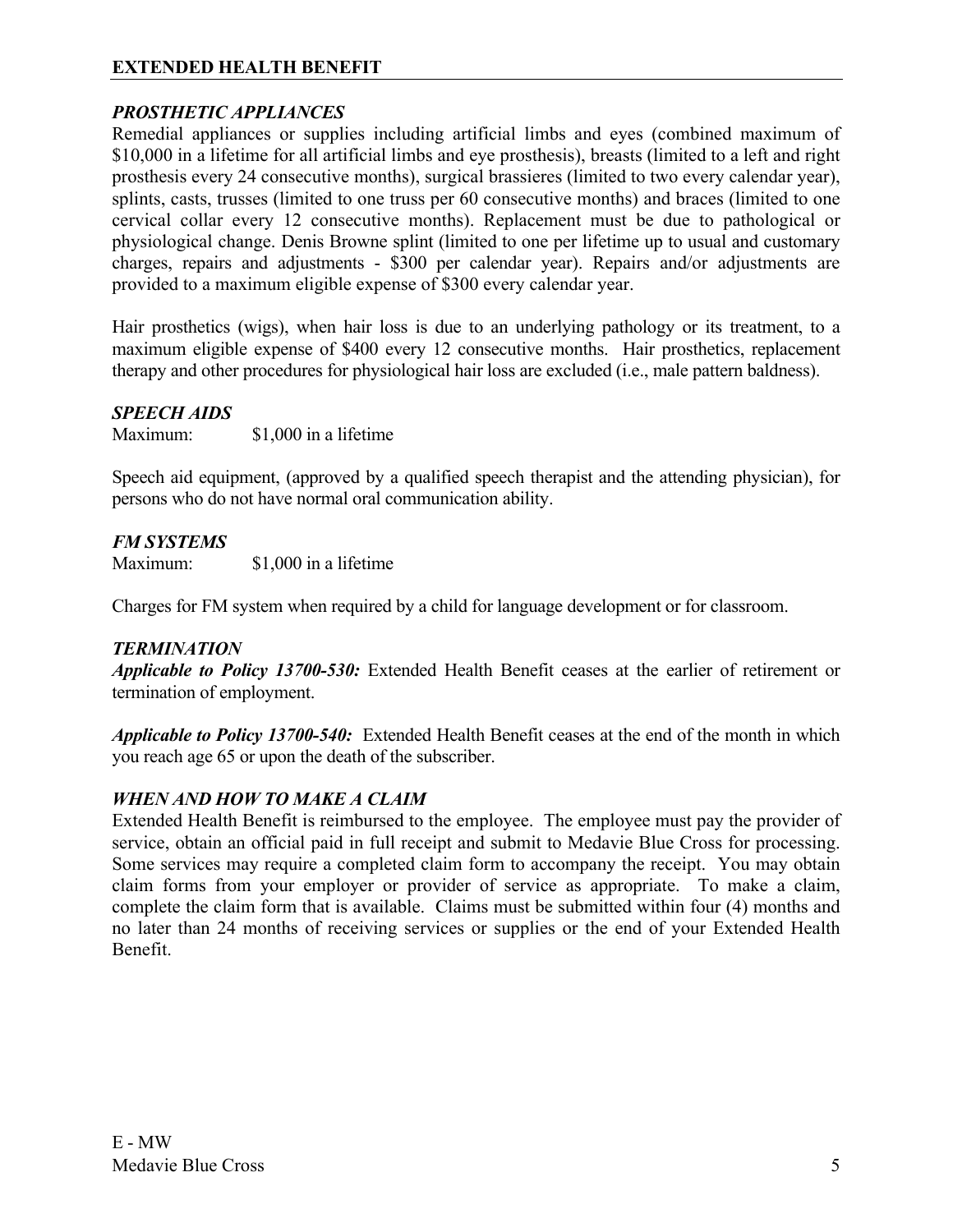<span id="page-10-0"></span>If you (or your dependents, if applicable) incur charges for any of the following while insured, Medavie Blue Cross will pay the usual, customary and reasonable charges for these eligible expenses, based on any deductible, co-insurance or maximum amount shown below. Benefit maximums are applied on a per person basis.

**Co-insurance:** 100%

### *CONTACT LENSES DUE TO DISEASE*

Maximum: \$200 every 24 consecutive months, every 12 consecutive months for participants under age 18

When medically necessary for ulcerated keratitis, severe corneal scarring, keratoconus or aphakia, provided sight can be improved to at least the 20/40 level.

### *EYE EXAMINATIONS, LENSES, FRAMES AND CONTACT LENSES*

Maximum: \$400 every 24 consecutive months, every 12 consecutive months for participants under age 18

Charges of a licensed optometrist or ophthalmologist for eye examinations. Charges for corrective eyeglasses, including lenses, frames and contact lenses when provided with a valid prescription by a registered and licensed ophthalmologist or optometrist. Coverage excludes expenses incurred for safety glasses or glasses/contacts for cosmetic purposes.

### *VISUAL TRAINING*

Maximum: \$100 in a lifetime

Charges of a registered, licensed optometrist or ophthalmologist for visual training and remedial eye exercises.

### *TERMINATION*

*Applicable to Policy 13700-530:* Vision benefit ceases at the earlier of retirement or termination of employment.

*Applicable to Policy 13700-540:* Vision Benefit ceases at the end of the month in which you reach age 65 or upon the death of the subscriber.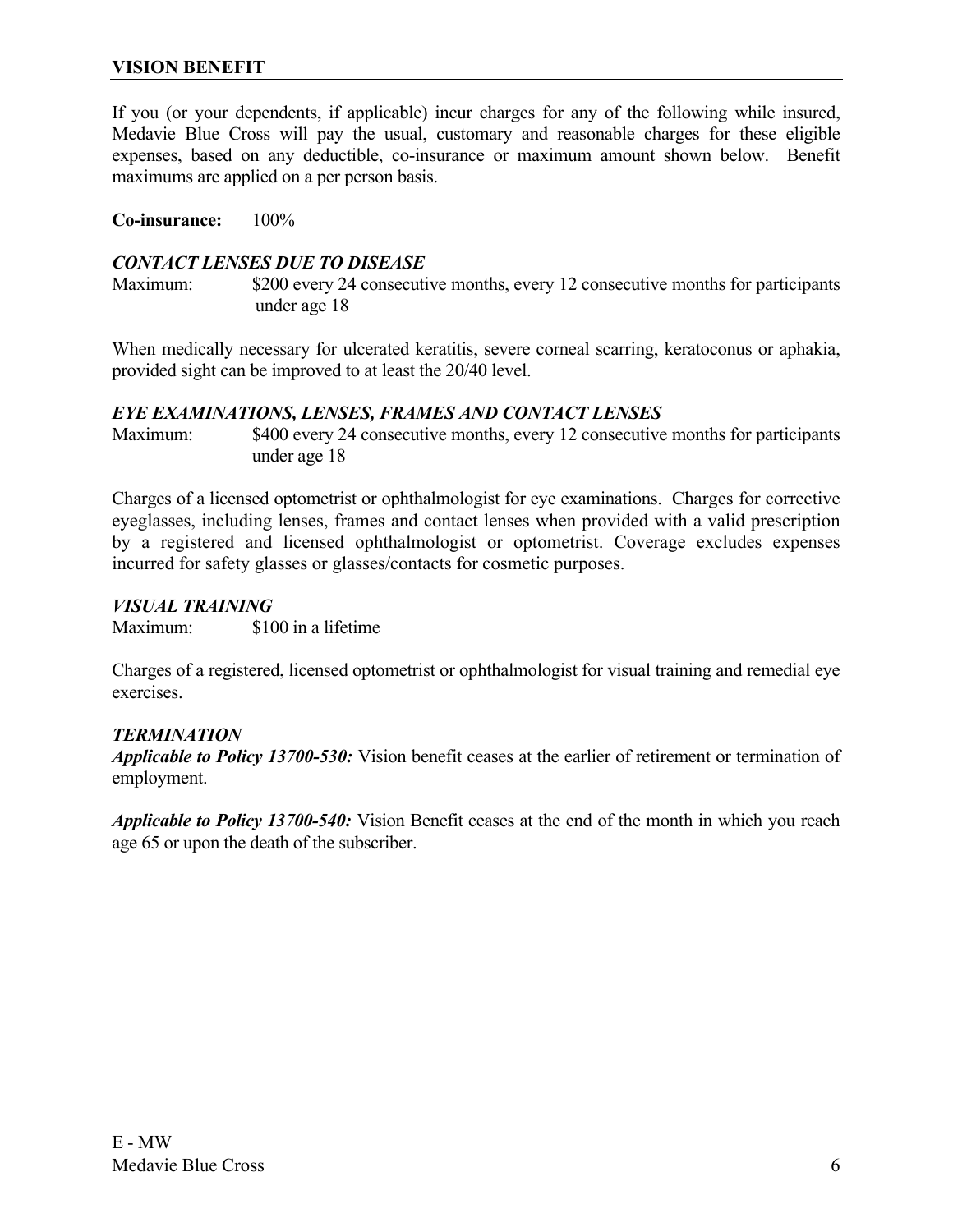### **VISION BENEFIT**

### *WHEN AND HOW TO MAKE A CLAIM*

Vision benefit is reimbursed to the employee. The employee must pay the provider of service, obtain an official paid in full receipt and submit to Medavie Blue Cross for processing. Some services may require a completed claim form to accompany the receipt. You may obtain claim forms from your employer or provider of service as appropriate.

To make a claim, complete the claim form that is available. Claims must be submitted within four (4) months and no later than 24 months of receiving services or supplies or the end of your Vision benefit.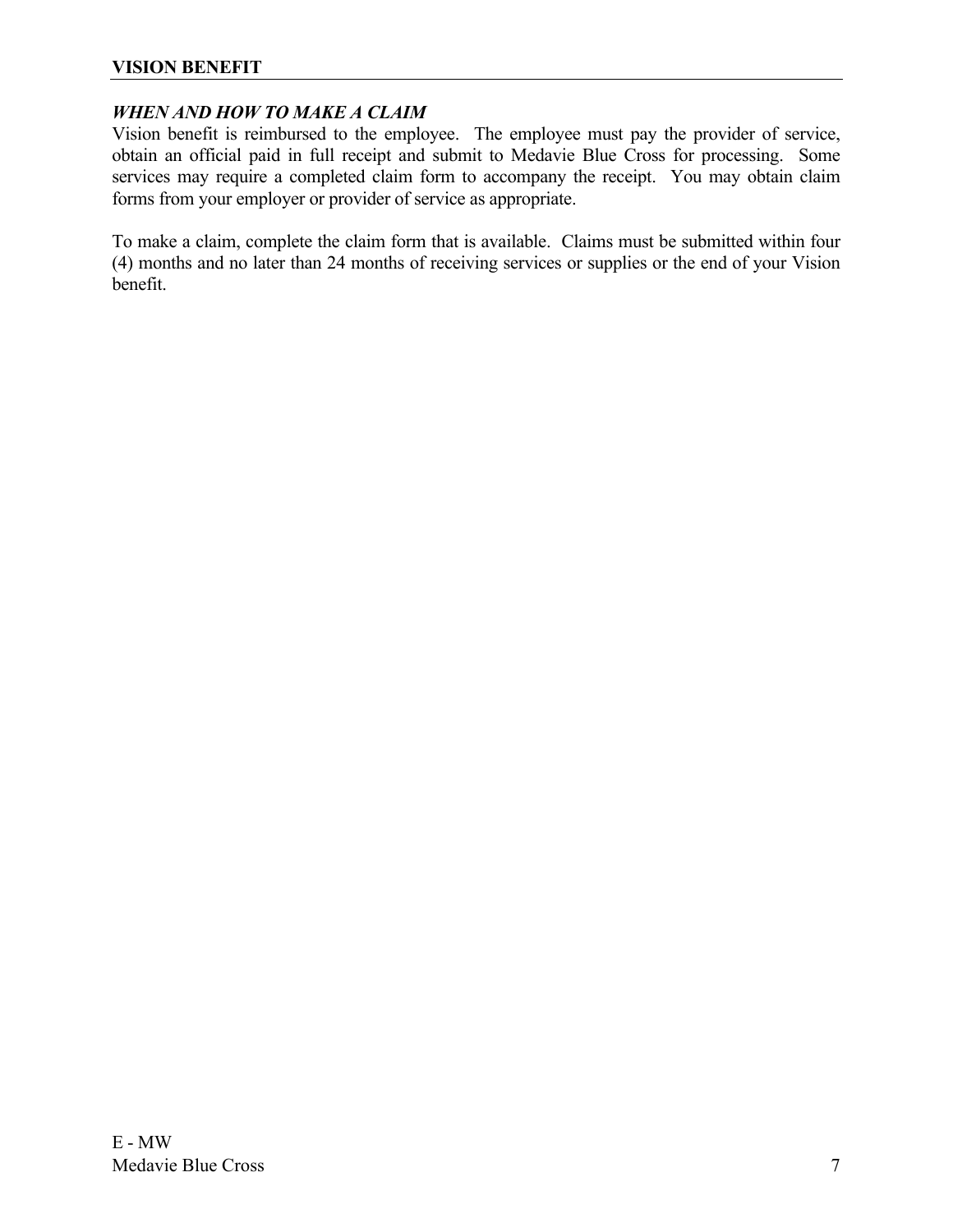### <span id="page-12-0"></span>**DRUG BENEFIT**

If you (or your dependents, if applicable) incur charges for drugs legally requiring a prescription in order to be dispensed, the eligible drug may be subject to quantity maximums and dollar maximums. All eligible expenses are considered less the amount allowed under any government health program or as approved by Medavie Blue Cross. Benefit maximums are applied on a per person basis.

### **Co-payment: 10% to a maximum of \$10 for each eligible drug on the prescription Co-insurance: program pays 100% of the remaining eligible expense Method of payment: paid directly to the pharmacy**

Includes prescription drug items approved by Medavie Blue Cross.

Charges for the following are also included:

- fertility drugs will be limited to \$1,500 per treatment with a lifetime maximum of \$3,000
- diabetic supplies. CGM sensors will be limited to \$3,000 per calendar year.

Diabetic supplies are paid directly to the pharmacy at the rate of Extended Health Benefits.

Shingles vaccine is limited to Participants over age 50; the Participant pays 20% to a maximum of \$200 in a lifetime.

Certain prescription-requiring drugs on the eligible drug benefit list are eligible benefits on an individual Participant basis based on specific medical needs and when approved by Medavie Blue Cross under the Special Authorization process.

Eligible drug expenses include medically necessary items that, by law, can only be obtained with a prescription of a physician or dentist, that are authorized as benefits by Medavie Blue Cross, and are dispensed by an approved provider.

If an interchangeable drug has been prescribed, Medavie Blue Cross will reimburse to the lowest ingredient cost interchangeable drug when prescribed by a physician and dispensed by an approved provider. Regardless of whether your physician indicates the prescribed interchangeable drug cannot be substituted, Medavie Blue Cross will only reimburse to the lowest ingredient cost interchangeable drug.

You may request a higher cost interchangeable drug; however, you will be responsible for paying the difference in cost between the interchangeable drugs. For participants with an adverse reaction to the interchangeable drug dispensed, Medavie Blue Cross will consider reimbursement to another interchangeable drug on a case by case basis only, through the defined exception process.

### *TERMINATION*

*Applicable to Policy 13700-530:* Drug benefit ceases at the earlier of retirement, termination of employment or age 65.

*Applicable to Policy 13700-540:* Drug Benefit ceases at the end of the month in which you reach age 65 or upon the death of the subscriber.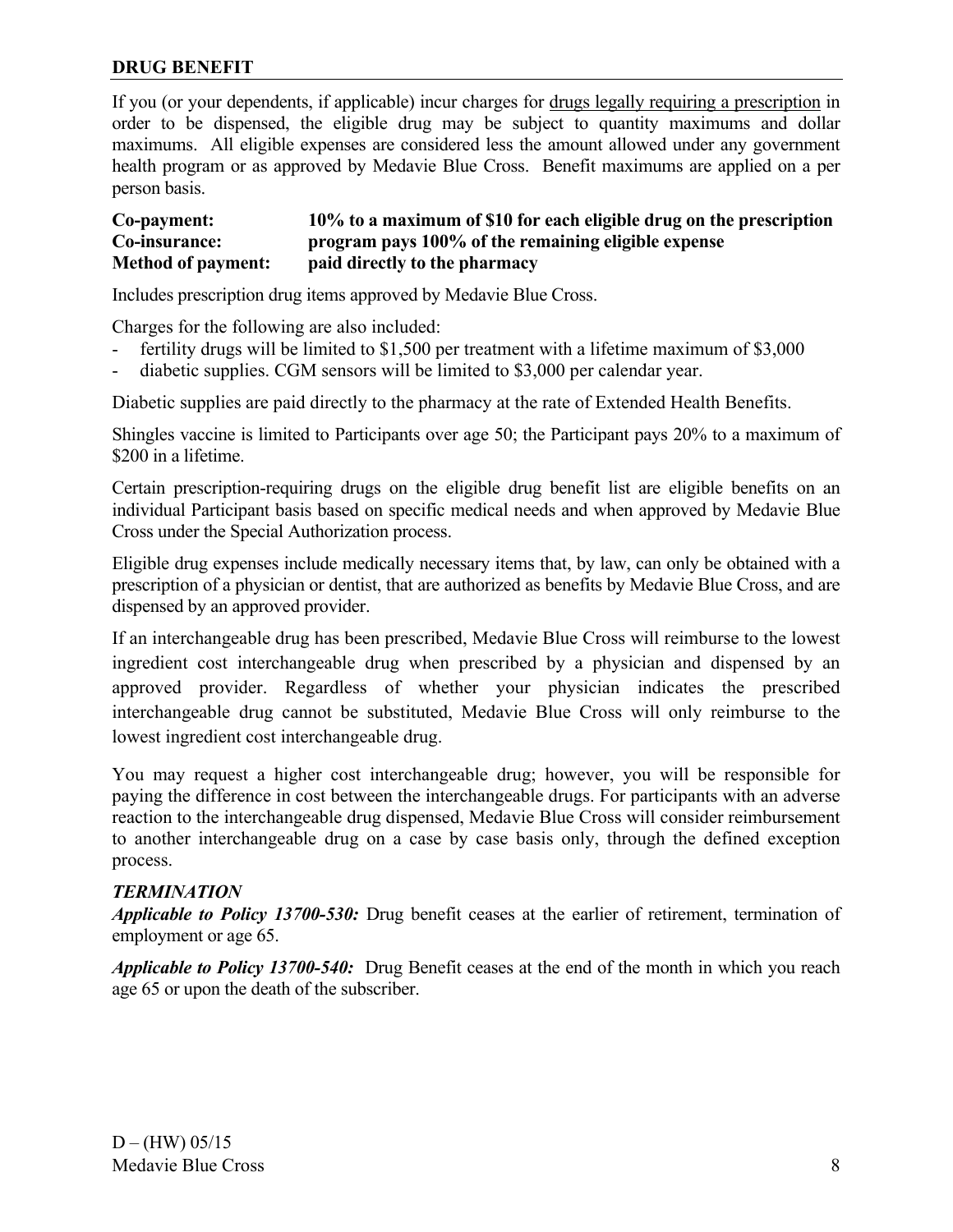Certain benefits will require Special Authorization by Medavie Blue Cross. To apply for Special Authorization from Medavie Blue Cross, you must arrange for the health care professional rendering the service to complete a Special Authorization form. Any costs incurred for completion of Special Authorization forms is the covered person's responsibility.

- patient's name
- prescription number and date dispensed
- D.I.N. (Drug Identification Number) or drug name, strength and quantity

### *WHEN AND HOW TO MAKE A CLAIM – paid directly to pharmacy*

For Drug benefits which are paid directly to the pharmacy, the Medavie Blue Cross Identification Card should be shown and the provider will arrange to bill Medavie Blue Cross directly.

### *WHEN AND HOW TO MAKE A CLAIM – reimbursed to the employee*

For Drug benefits which are reimbursed to the employee, the employee must pay the provider of service, obtain an official paid in full receipt and submit to Medavie Blue Cross for processing. Some services may require a completed claim form to accompany the receipt. You may obtain claim forms from your employer or provider of service as appropriate.

To make a claim, complete the claim form that is available. Claims must be submitted within four (4) months and no later than 24 months of receiving services or supplies or the end of your Vision benefit.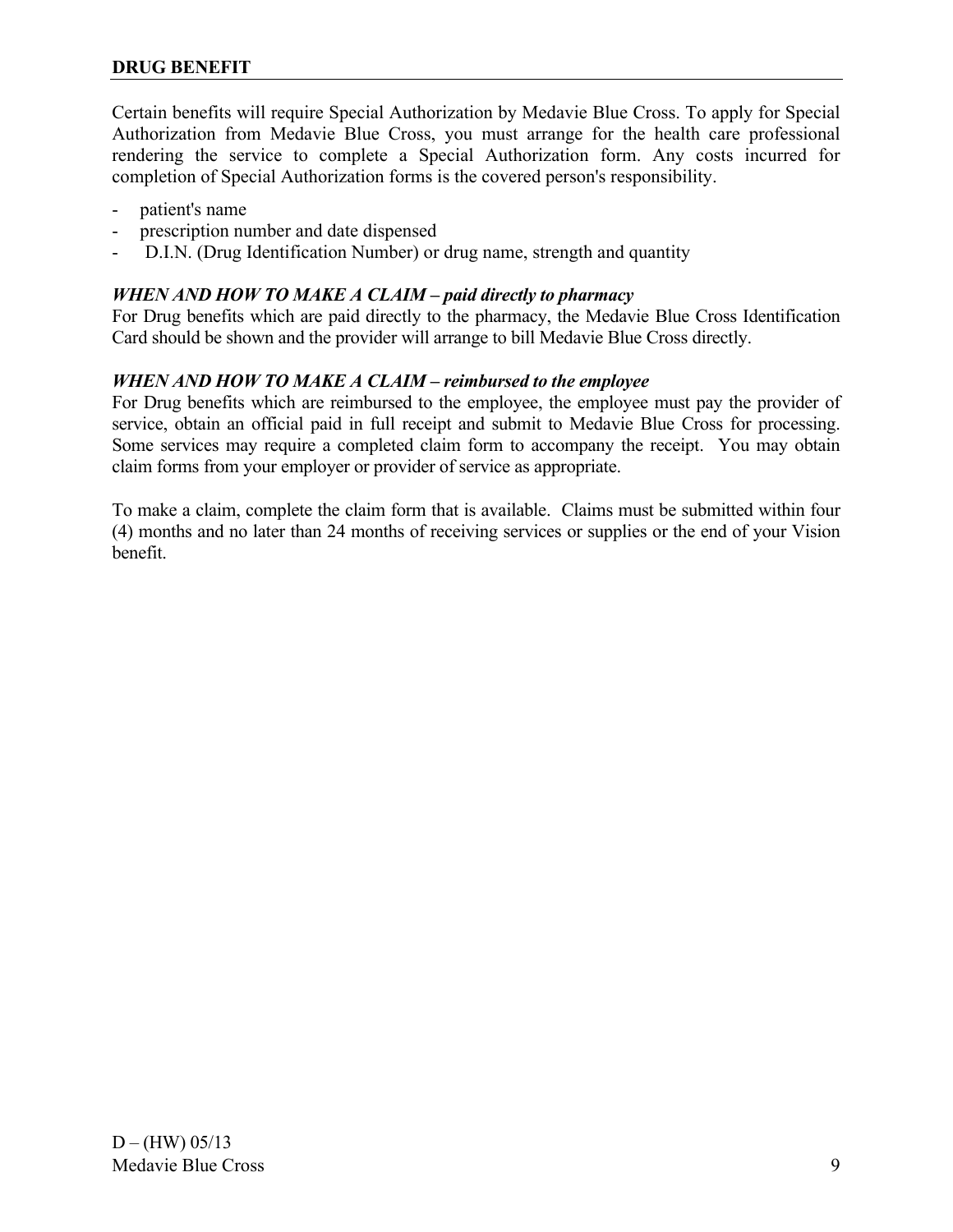### <span id="page-14-0"></span>*Applicable to Policy 13700-530 only*

The Group Travel plan covers a wide range of benefits that may be available following an accident or unexpected illness incurred outside the covered person's province of residence while on business or vacation. Payment is subject to the maximum amounts and co-insurance amount indicated below, less the amount allowed under any government health program. Benefit maximums are noted in Canadian currency.

**Co-insurance: 100%**

#### *ACCIDENTAL DENTAL*

Maximum: \$1,000

Charges for dental treatment necessitated by a direct accidental blow to the mouth. Such services must be rendered or reported and approved within 180 days of the accident and be supported by details of the accident.

#### *AMBULANCE*

Normal charges for ambulance service, including air ambulance and evacuation to and from the nearest qualified medical facility.

### *TRANSPORTATION EXPENSES*

Extra costs of return economy fare for air transport from the place where emergency illness or injury occurred to the home city in Canada to include the following:

- Fare for transportation by stretcher including the return fare of an accompanying registered graduate nurse or other qualified medical attendant when ordered by the attending physician.
- Charges in excess of booked fare or prearranged charter fare that are incurred as a result of a change in the planned schedule, including additional fare of an eligible dependent covered under this contract who was travelling with stricken participant.
- Return fare for transporting a member of the immediate family (spouse, parent, child) to attend at the side of a participant who was travelling unaccompanied by a family member, following critical injury or illness necessitating in-patient hospitalization. Attendance and return must occur within 10 days of discharge from hospital.

This transportation expense benefit covers extra expenses only. In determining benefits, a reduction will be made by the level of expense a person would normally have incurred had no injury or illness occurred.

### *DIAGNOSTIC SERVICES*

Charges for laboratory services for diagnostics and X-rays when ordered by the attending physician.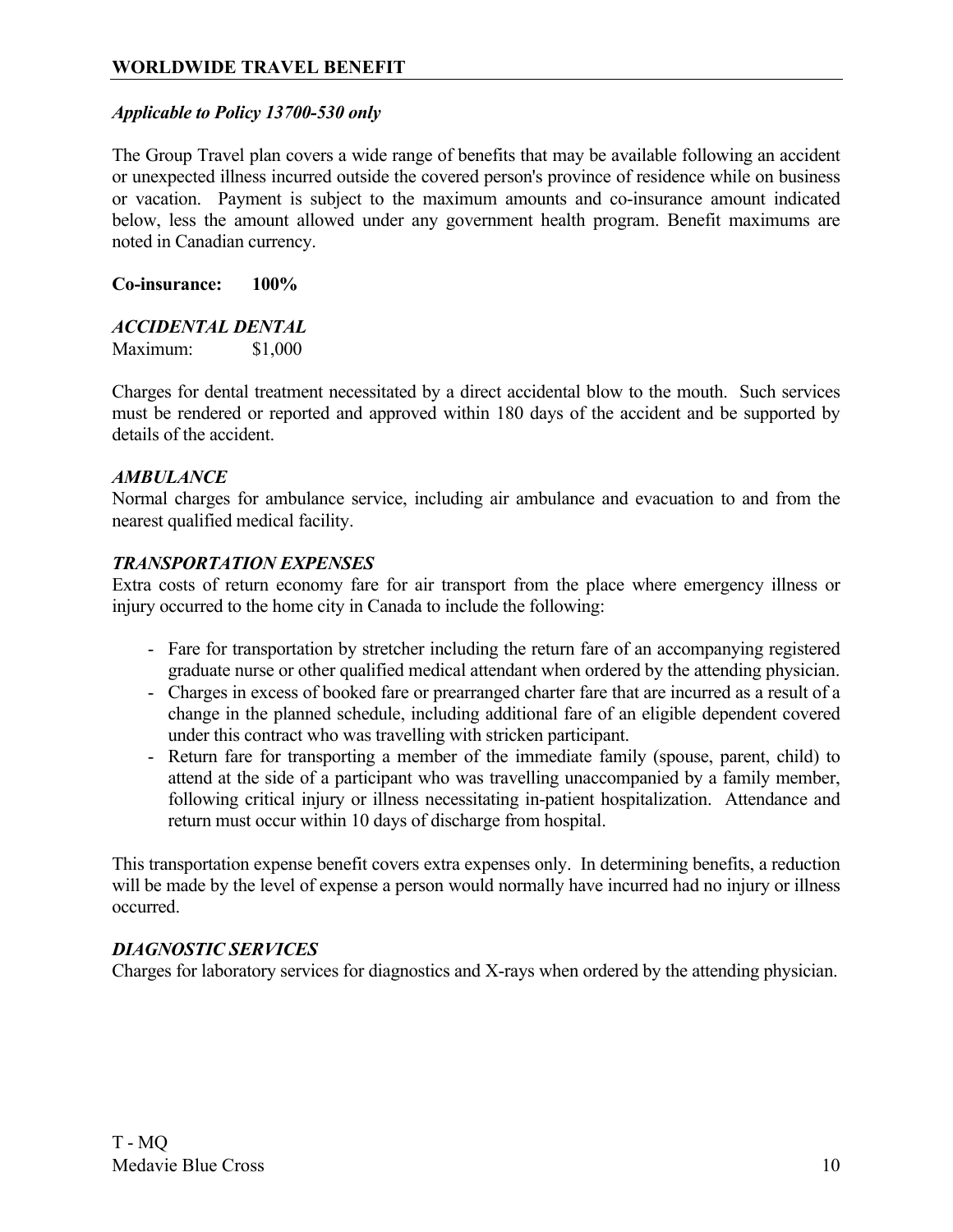# *DRUG BENEFITS*

Charges for drugs in a quantity sufficient for the period of travel. Eligible drug expenses include medically necessary items that, by law, that can only be obtained with a prescription of a physician or dentist, are authorized as benefits by Medavie Blue Cross, and are dispensed by a licensed pharmacist. Proof of purchase is required showing the name of the preparation, date of purchase, quantity, strength and total cost.

# *EMERGENCY AND PAYMENT ASSISTANCE*

The services of a 24-hour emergency hotline are available to covered persons who need assistance while travelling. By telephoning the appropriate number on your "World Assistance Card" when a medical emergency occurs, coverage will be confirmed to the hospital or physician. Payment of medical expenses will be arranged or coordinated on behalf of the covered person. In addition, the following services are offered.

Medical Assistance - the covered person may call for a list of hospitals or medical facilities and arrangements will be made for:

- advice from a qualified physician,
- medical follow-up of the covered person's condition and communication with the employee and family,
- return home or transfer of covered person if medically permissible,
- transport a family member to the covered person's bedside or to identify the deceased.

Non-Medical Assistance - the covered person may call to obtain:

- an emergency response in any major language,
- emergency assistance in contacting the family or business,
- referral to legal counsel.

# *HOSPITAL ACCOMMODATION*

The cost of hospital room accommodation (not a suite) and medically necessary inpatient/outpatient services.

# *MEALS AND ACCOMMODATION*

Maximum: \$1,500 (\$150 per day)

Charges for extra costs of commercial accommodation and meals incurred by a covered person, remaining with a travelling companion when the trip is delayed due to illness or accident to a travelling companion or a covered person. This must be verified by the attending physician and supported with receipts from commercial organizations.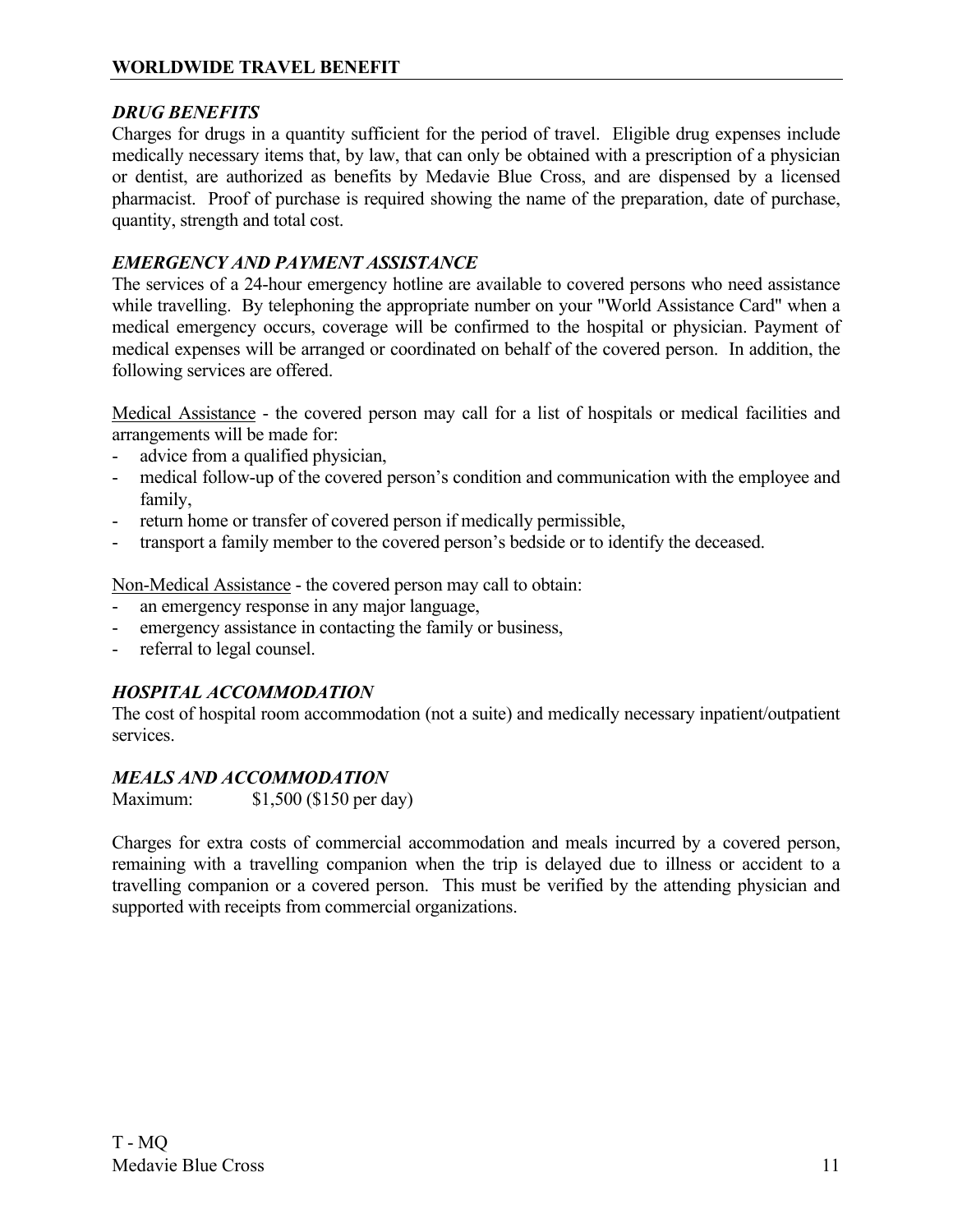# **WORLDWIDE TRAVEL BENEFIT**

### *MEDICAL APPLIANCES*

The cost of casts, canes, crutches, slings, splints, trusses, braces and/or temporary rental of a wheelchair when required due to an accident or sudden illness that occurs outside the province of residence and when ordered by a physician.

### *NURSE*

Charges for private duty nursing (not a relative of the patient or an employee of the hospital) when ordered by an attending physician.

### *PARAMEDICAL SERVICES*

Charges made by a licensed chiropractor, osteopath, chiropodist, podiatrist or physiotherapist (not a relative) up to the usual and customary fee excluding charges for X-rays.

### *PHYSICIAN SERVICES*

Customary charges by physicians in excess of allowances provided under government medical insurance at the usual and customary fee of the area where the service is rendered.

### *RETURN OF DECEASED*

Maximum: \$3,000

Charges for the cost of preparation and homeward transportation of the deceased covered person (excluding the cost of a coffin) to the point of departure in Canada by the most direct route.

*VEHICLE RETURN* Maximum: \$1,000

Charges for the cost of driving the covered person's vehicle, either private or rental, by commercial agency to the covered person's residence or nearest appropriate vehicle rental agency when the covered person is unable to return it due to sickness or accident.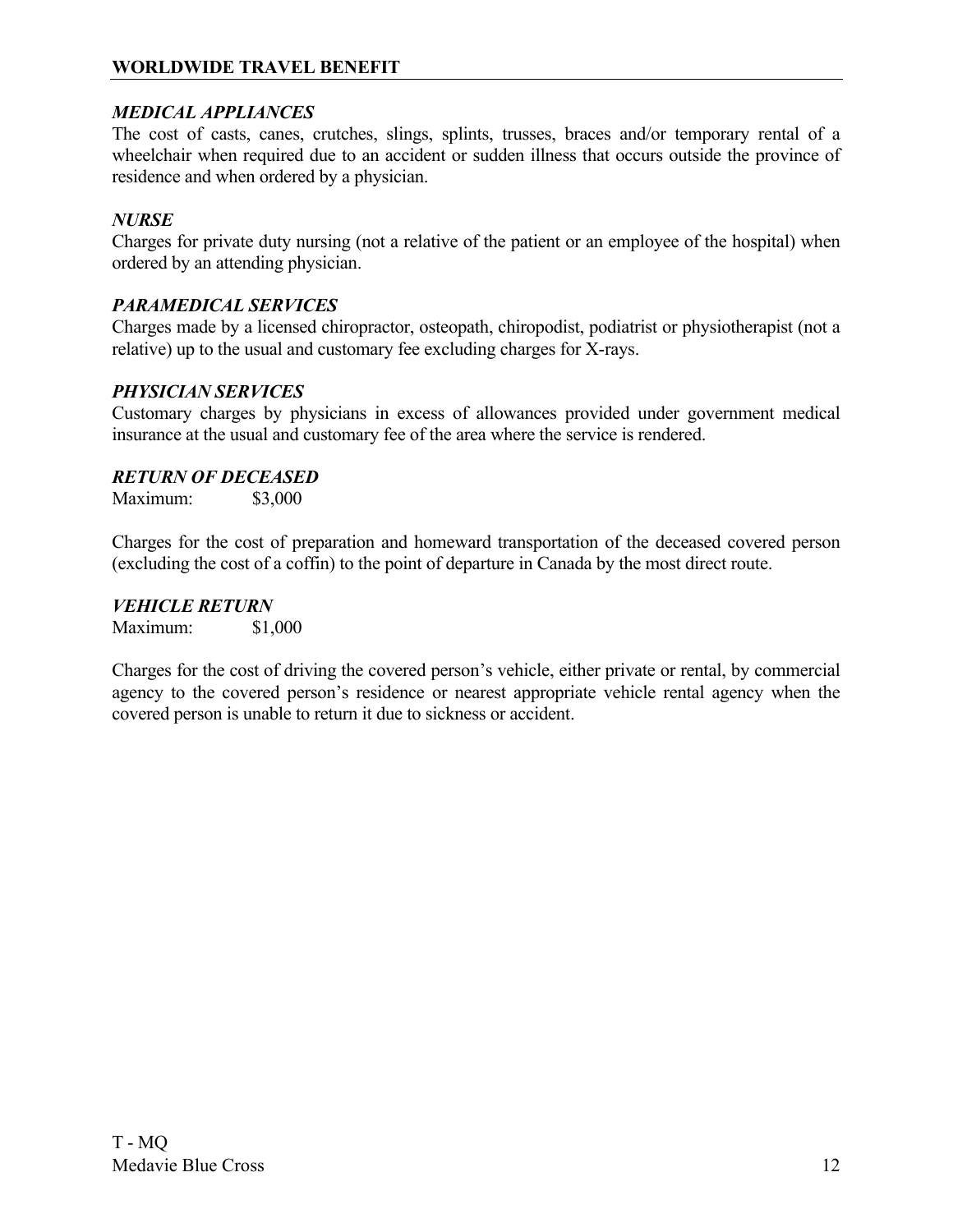# *EXCLUSIONS*

- 1. No benefits are available under the plan for residents travelling outside their province of residence primarily or incidentally to seek medical advice or treatment, even if such a trip is on the recommendation of a physician.
- 2. No benefits are available under the plan for elective (non-emergency) treatment or surgery. This is defined as treatment or surgery (a) not required for the immediate relief of acute pain and suffering, or (b) which reasonably could be delayed until the covered person has returned to Canada or (c) which the covered person elects to have rendered or performed outside of Canada following emergency treatment for, or diagnosis of, a medical condition which (on medical evidence) would not prevent the covered person from returning to Canada prior to such treatment or surgery.
- 3. Benefits under the plan will not be paid if the covered person receives the same from a third party.
- 4. No benefits will be paid for expenses incurred as the result of abuse of medications, drugs or alcohol, suicide or attempted suicide, criminal acts, war or other hostilities.
- 5. Medavie Blue Cross, in consultation with the attending physician, reserves the right to return the patient to Canada. If any covered person is (on medical evidence) able to return to Canada following the diagnosis of, or the emergency treatment for, a medical condition that requires continuing medical services, treatment or surgery, and the patient elects to have such treatment or services rendered, or surgery performed, outside Canada, the expense of such continuing medical services, treatment or surgery will not be covered by this plan. Medavie Blue Cross accepts no responsibility in the event of deterioration of the covered person's medical condition during or after the transfer back to Canada.
- 6. Coverage is limited to expenses incurred as a result of a sudden illness or accident which occurs outside the participant's province of residence. Pre-existing conditions will be covered as a benefit, provided the condition is stable prior to travel, and when medical attention is not anticipated during the travel period.

A pre-existing condition is considered stable if you, in the 90 days before the departure date, have not:

- a) been treated or evaluated for new symptoms or related conditions;
- b) had symptoms that increased in frequency or severity, or examination findings indicating the condition has worsened;
- c) been prescribed a new treatment or change in treatment for the condition (generally does not include reductions in medication due to improvement in the condition, or regular changes in medication as part of an established treatment plan);
- d) been admitted to a hospital for the condition; or
- e) been awaiting new treatments or tests regarding the medical condition (does not include routine tests).

The above criteria will be considered collectively in relation to the overall medical condition.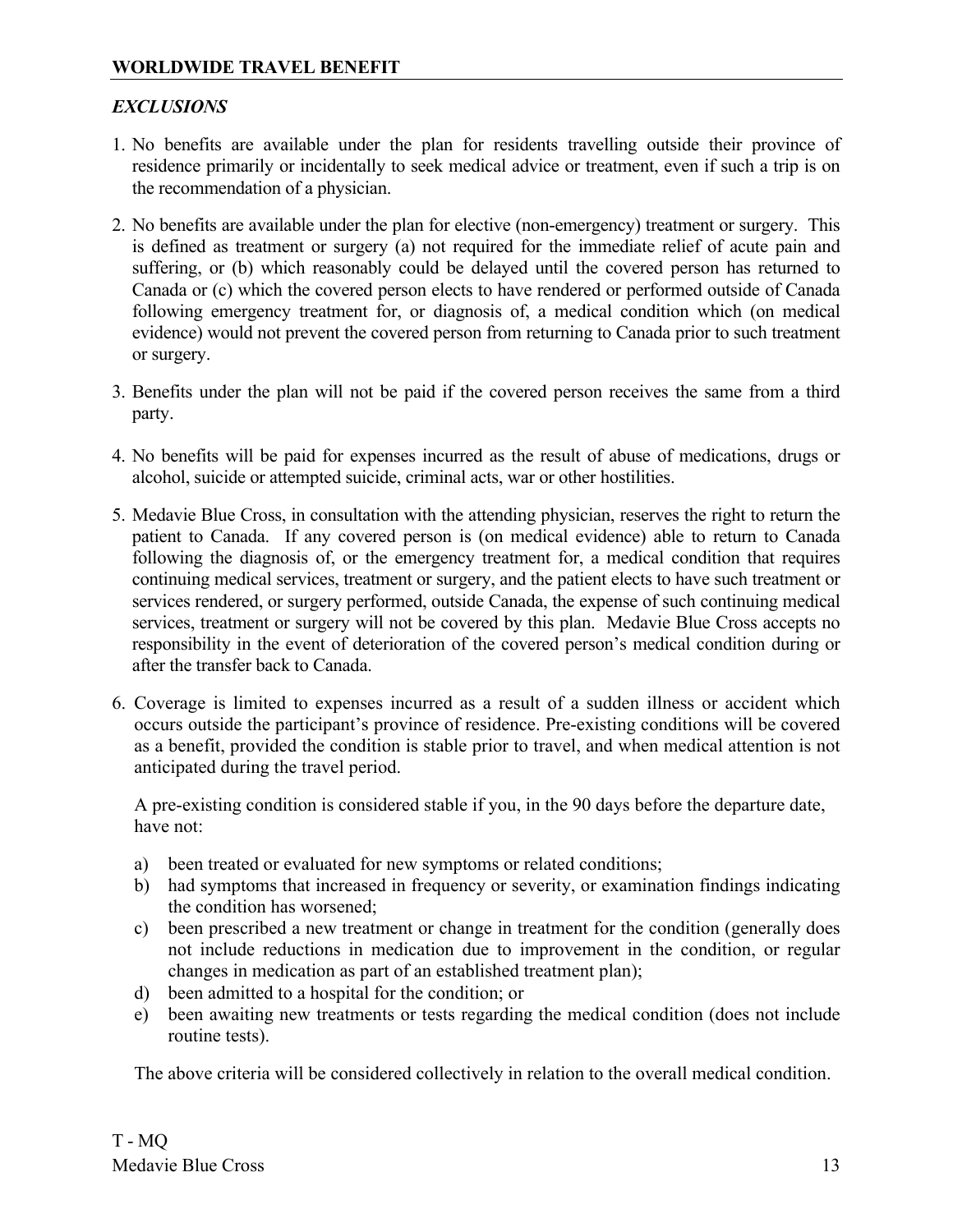- 7. This policy excludes loss, damage, cost or expense of whatsoever nature directly or indirectly caused by, resulting from or in connection with any of the following regardless of any other cause or event contributing concurrently or in any other sequence to the loss:
	- a) expenses incurred while travelling in a country (or a specific region of a country) for which there is a Government of Canada travel warning, when such travel warning was issued before the departure date and the loss or expense is related to the reason for which the travel warning was issued; and
	- b) insurrection, war (declared or not), the hostile action of the armed forces of any country or participation in any riot or civil commotion.
- 8. Coverage is limited to amounts that are in excess of coverage provided by any other plan. Where a court determines that the policy and any other plan(s) provide primary coverage, the benefit will be co-ordinated with the other plan, as described in the Co-ordination of Benefits section.
- 9. Medavie Blue Cross will not cover expenses in excess of \$2 million Canadian per covered Participant, per incidence outside the province of residence.

All claims and required government forms must be submitted within four (4) months of the date of service.

# *TERMINATION*

Travel Benefit ceases at the earlier of retirement, termination of employment or age 65.

# *WHEN AND HOW TO MAKE A CLAIM*

Obtain detailed receipts in duplicate for any expenses incurred outside your province of residence. Upon your return, send one of the receipts to your provincial government health plan for their consideration and payment. When a reply has been received from them, send proof of their payment together with appropriate receipts to Medavie Blue Cross - Claims Department for payment of the remaining eligible benefits. Always provide your Medavie Blue Cross Identification Number when submitting a claim to Medavie Blue Cross.

Claims for services outside of Canada are paid by Medavie Blue Cross in Canadian currency based on the rate of exchange in effect at the conclusion of the services.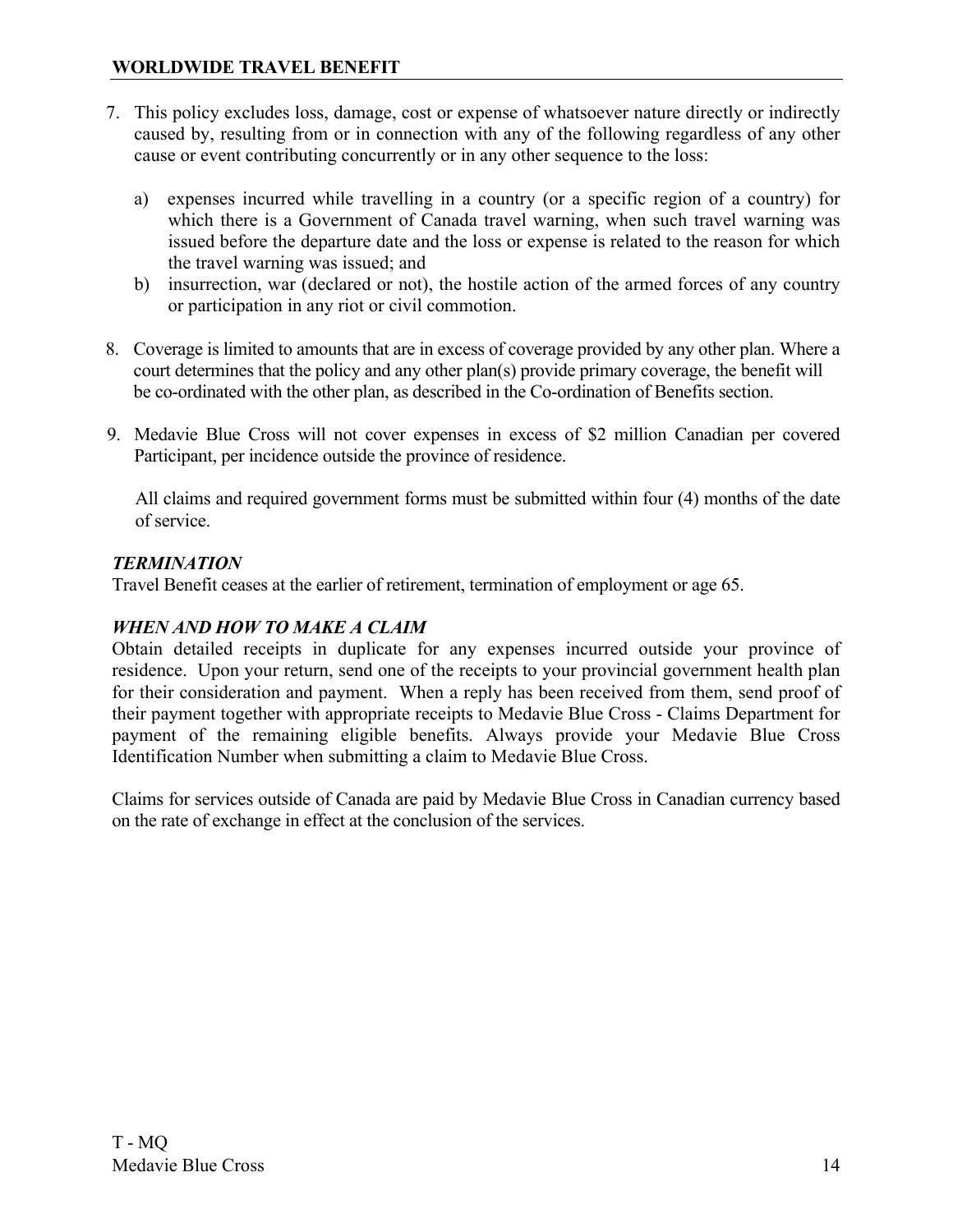# <span id="page-19-0"></span>*Applicable to Policy 13700-530 only*

When covered persons are referred outside Canada by the attending physician for medical services not available in Canada, Medavie Blue Cross will pay for the following eligible benefits. Payment will be made at the usual, customary and reasonable amount for charges in excess of provincial government health care allowances up to a lifetime maximum of \$500,000.

### **Co-insurance: 100%**

# *AMBULANCE*

Charges for licensed ambulance services required to transport a stretcher patient to and from the nearest hospital able to provide essential care. Charges for air transport are included to a maximum of up to three economy seats on a regularly scheduled flight.

### *AMBULANCE ATTENDANT*

Charges for travel expenses of an accompanying Registered Nurse or qualified medical attendant (not a relative) when medically necessary and approved by Medavie Blue Cross.

### *HOSPITAL*

All hospital charges for medically necessary services, less the amount allowed under the provincial government health care plan, such as:

- hospital room accommodation
- intensive care rooms
- nursing services
- operating and recovery rooms
- diagnostic and laboratory services including X-ray
- oxygen and blood
- prescription drugs including intravenous solutions
- physiotherapy

### *PHYSICIANS AND SURGEONS*

Customary charges of physicians and surgeons for services rendered, less the amount allowed under the provincial government health care plan.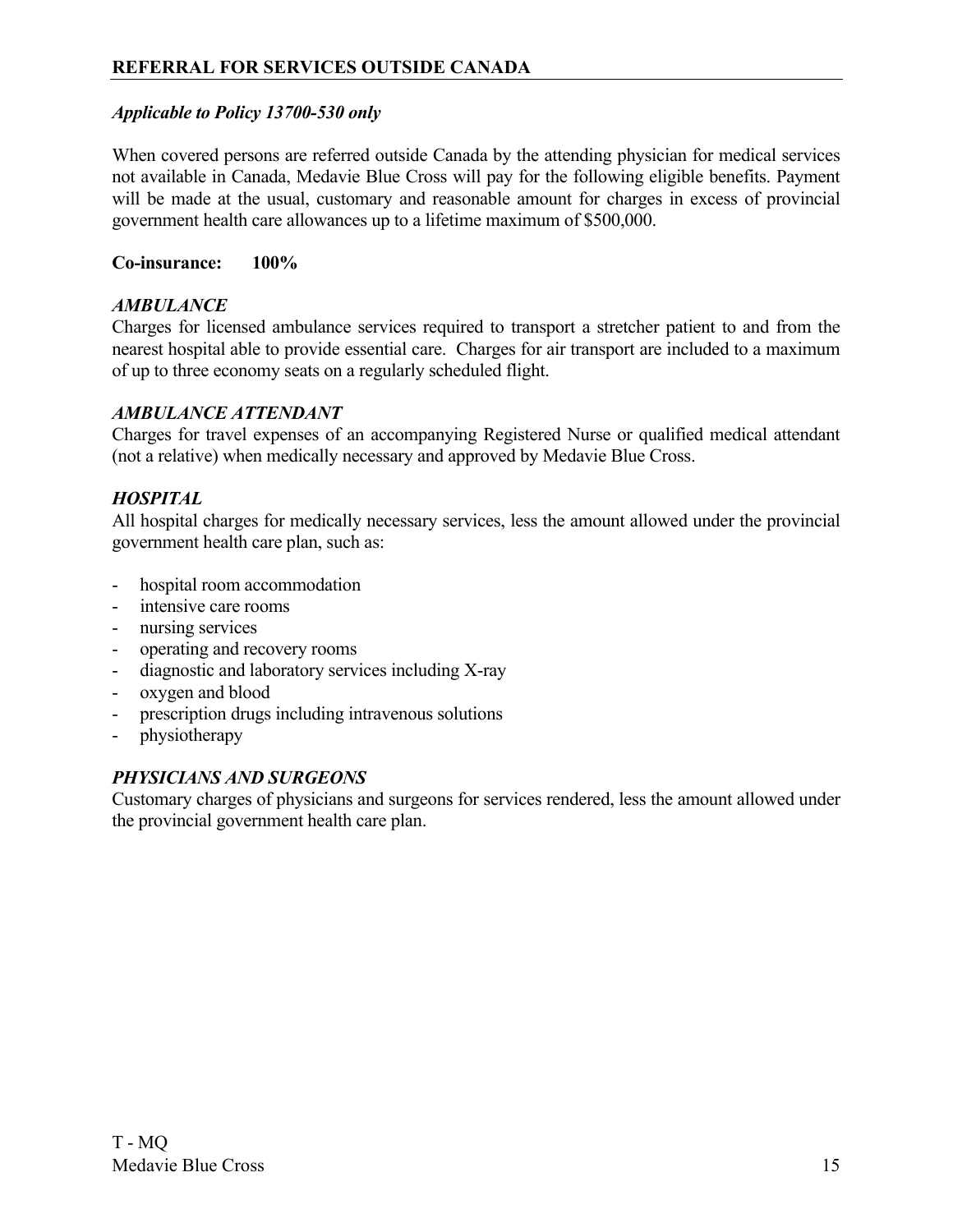# *LIMITATIONS AND EXCLUSIONS*

- 1. The referral outside Canada must be medically necessary and must not be for services available in Canada, as determined by Medavie Blue Cross.
- 2. The claim must have prior approval for payment from Medavie Blue Cross.
- 3. Payment will be made for the reasonable and customary charges of the provider of the services or supplies in the area in which the services are rendered.
- 4. Payment will only be made for services and supplies rendered while the patient was under the active treatment of a licensed physician.
- 5. Payment will not be made for treatment of any illness commencing within 12 months after the covered person's effective date of group coverage for which the covered person has received medical treatment or has been prescribed drugs 12 months prior to the effective date of this coverage.
- 6. The services to be provided outside Canada must not be experimental or investigative in nature.
- 7. Referrals outside of Canada exclude, but are not limited to, services not available due to waiting lists and/or treatment which has been refused by a physician in Canada.

### *TERMINATION*

Referral for Services Outside Canada Benefit ceases at the earlier of retirement, termination of employment or age 65.

# *WHEN AND HOW TO MAKE A CLAIM*

Obtain detailed receipts in duplicate for any expenses incurred outside your province of residence. Upon your return, send one of the receipts to your provincial government health plan for their consideration and payment. When a reply has been received from them, send proof of their payment together with appropriate receipts to Medavie Blue Cross - Claims Department for payment of the remaining eligible benefits. Always provide your Medavie Blue Cross Identification Number when submitting a claim to Medavie Blue Cross.

Claims for services outside of Canada are paid by Medavie Blue Cross in Canadian currency based on the rate of exchange in effect at the conclusion of the services.

Referrals outside Canada must be medically necessary and must not be for services available in Canada, as determined by Medavie Blue Cross. A letter from the referring physician is required as well as a description of the treatment rendered from the attending physician.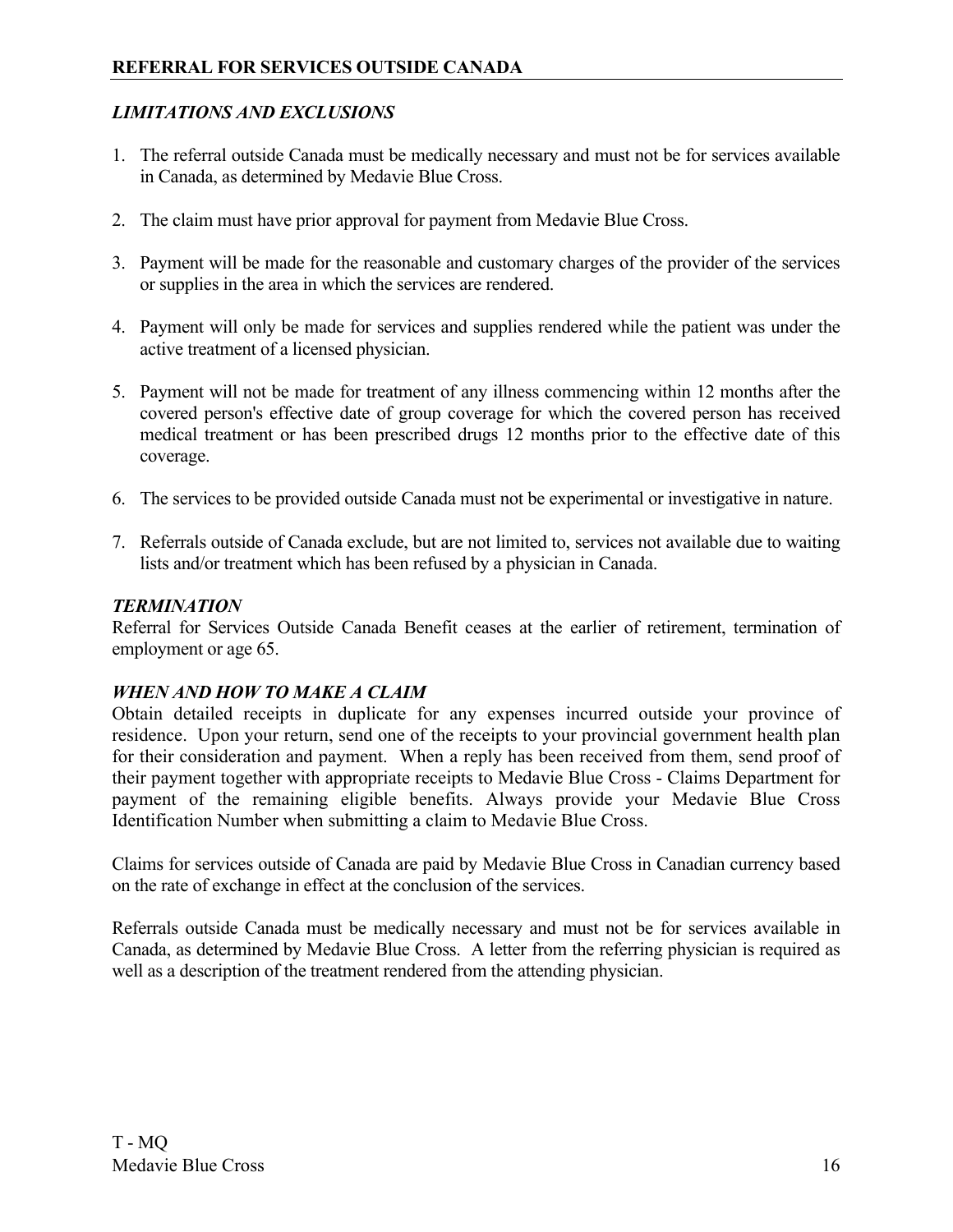### <span id="page-21-0"></span>**DENTAL BENEFIT**

Your dental program covers you and your dependents for a wide range of dental services including the following benefits. Dental benefits are based on the usual and customary charges up to the current Dental Fee Guide for general practitioners in effect in the covered person's province of residence.

#### *BASIC BENEFITS*

Co-insurance: 100%

**Diagnostics** - clinical oral examinations (two recall exams every 12 consecutive months), tests and laboratory examinations, X-ray examinations include: full mouth or panoramic films (one of each type every 24 consecutive months), bitewings (one every six consecutive months).

**Preventive Services** - cleaning, polishing and fluoride treatments (limited to dependent children only - once every five consecutive months), pit and fissure sealants, space maintainers, maintenance and repairs.

**Surgical Services** - extraction of teeth, pre and post-surgical care.

**Minor Restorative Services** - Amalgam (acrylic, composite resin and silicate restorations restorations) and retentive pins.

### *ADDITIONAL BASIC BENEFITS*

Co-insurance: 100%

**Adjunctive Services** - emergency treatment of pain, local anaesthesia (not in conjunction with operative or surgical procedures) as well as conscious sedation.

**Prosthetic and Restoration Maintenance Services** - repair of partial and complete dentures, relining or rebasing of dentures (limited to once per 36 consecutive months), recementing of bridgework and recementing of crowns, inlays or onlays. Recementing of bridgework or crown inlays or onlays is covered after a period of six months following installation.

**Endodontic Services** - diagnosis and treatment of the pulp (nerve) and tissue which supports the end of the root, root canal therapy and emergency procedures.

**Periodontic Services** - diagnosis and treatment of disease which affects the supporting tissue of the teeth, such as the gums and bones surrounding the teeth, periodontal appliances. Periodontal scaling and root planing is limited to a combined total of eight time units in any period of 12 consecutive months.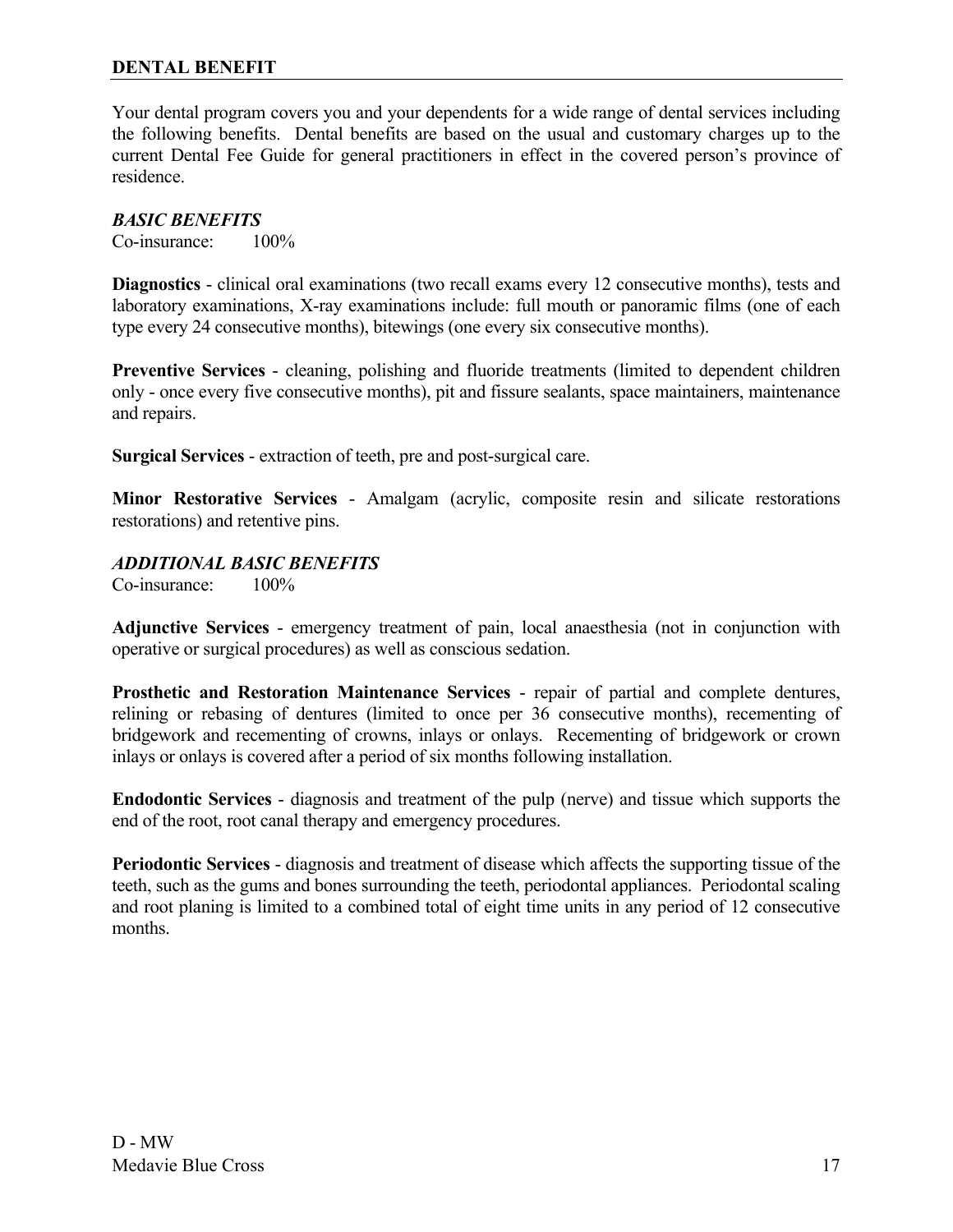### *MAJOR RESTORATIVE BENEFITS*

Co-insurance: 80% Maximum: \$1,000 per person every calendar year

**Major Restorative Services** - Crowns and veneers, inlays and onlay restorations (replacement will be covered only after a period of 5 years has elapsed following initial placement and the existing restoration is unserviceable and cannot be made serviceable).

**Prosthodontic Services** - Fixed bridgework, partial and complete dentures (replacement of a denture or a bridge will be covered only after a period of 5 years has elapsed following initial placement and the existing restoration is unserviceable and cannot be made serviceable).

### *DENTAL EXCLUSIONS AND LIMITATIONS*

The dental plan does not cover the following expenses:

- 1. Splinting for periodontal reasons, where cast, crowns or inlays are used for this purpose, with or without onlays.
- 2. Veneers for cosmetic purposes.
- 3. Accidental dental services do not form part of the Dental Benefits being offered.
- 4. Services rendered by a dental hygienist but not administered under the supervision of a dentist.
- 5. Treatment or appliance, related directly or indirectly to full mouth reconstruction, to correct vertical dimension.

### *BENEFITS FOR LATE APPLICANTS*

If application for dental benefits is made more than 31 days after the date on which the employee and/or dependent first becomes eligible, some benefits will be limited for the first 6 months of coverage and will start on the  $7<sup>th</sup>$  month of coverage. This provision does not apply to dental services required as a result of natural teeth being damaged by a direct accidental blow to the mouth after the effective date of the late applicant's coverage.

### *TERMINATION*

*Applicable to Policy 13700-530:* Dental Benefit ceases at the earlier of retirement, termination of employment or age 65.

*Applicable to Policy 13700-540:* Dental Benefit ceases at the end of the month in which you reach age 65 or upon the death of the subscriber.

### *WHEN AND HOW TO MAKE A CLAIM*

Dental benefits are reimbursed to the employee. The employee must pay the provider of service, obtain an official paid in full receipt and submit to Medavie Blue Cross for processing. Some services may require a completed claim form to accompany the receipt. You may obtain claim forms from your employer or provider of service as appropriate.

To make a claim, complete the claim form that is available.

Claims must be submitted within 24 months of receiving services or supplies or the end of your Dental benefit.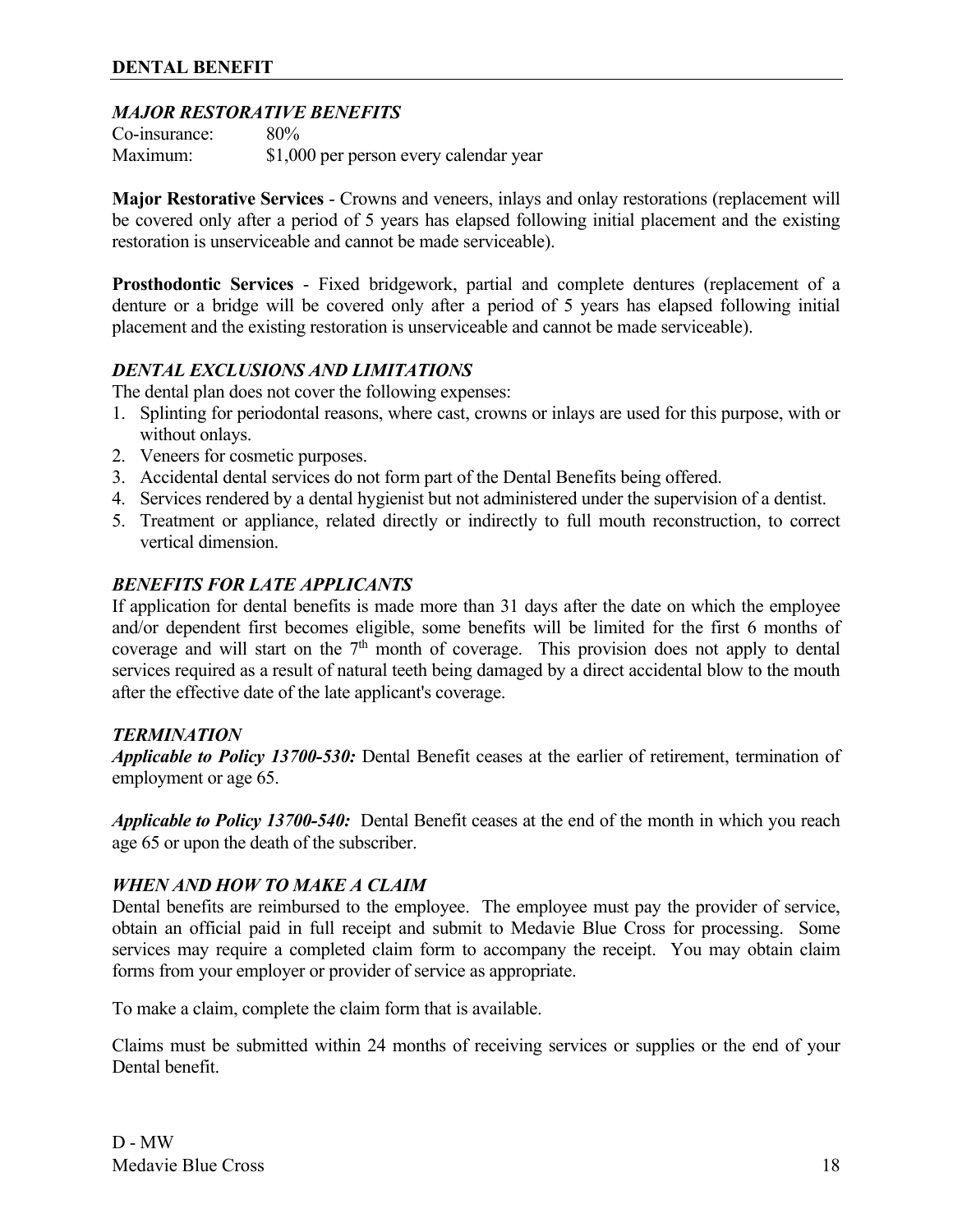# <span id="page-23-0"></span>**GENERAL EXCLUSIONS AND LIMITATIONS**

Medavie Blue Cross does not cover the following expenses:

- 1. Medical examinations or routine general checkups required for use by a third party.
- 2. Elective services obtained outside the covered person's province of residence.
- 3. Charges which normally would not be made if the covered person was not covered under the plan.
- 4. Any item or service not listed as a benefit in this plan.
- 5. Medications restricted under federal or provincial legislation.
- 6. Registration charges or non-resident surcharges in any hospital.
- 7. Services performed by an unqualified practitioner.
- 8. Charges for missed appointments or the completion of forms.
- 9. Charges for health care planning assessments.
- 10. Any health care services and supplies that are not provided by a Medavie Blue Cross approved provider.
- 11. Convalescent, custodial or rehabilitation services, unless otherwise specified.
- 12. Conditions not detrimental to health.
- 13. Services that are not medically required, that are given for cosmetic purposes or that exceed the ordinary services given in accordance with current therapeutic practice.
- 14. Benefits the covered person receives or is entitled to receive from Workers' Compensation.
- 15. Mileage or delivery charges.
- 16. Any injury or illness resulting from the covered person's active participation in or related to civil unrest, riot, insurrection or war.
- 17. Participation in the commission of a criminal offense.
- 18. A service or supply that is experimental or investigative in nature.
- 19. A service or supply that is not medically necessary or proven effective.
- 20. Services for which the government prohibits the payment of benefit.
- 21. Services provided without charge or normally paid for directly or indirectly by the employer.
- 22. Services for which the employee or dependent is entitled to indemnity from any government plan, or any plan or arrangement.
- 23. Services as a result of self-inflicted injuries or any suicide attempt, whether the covered person is sane or not.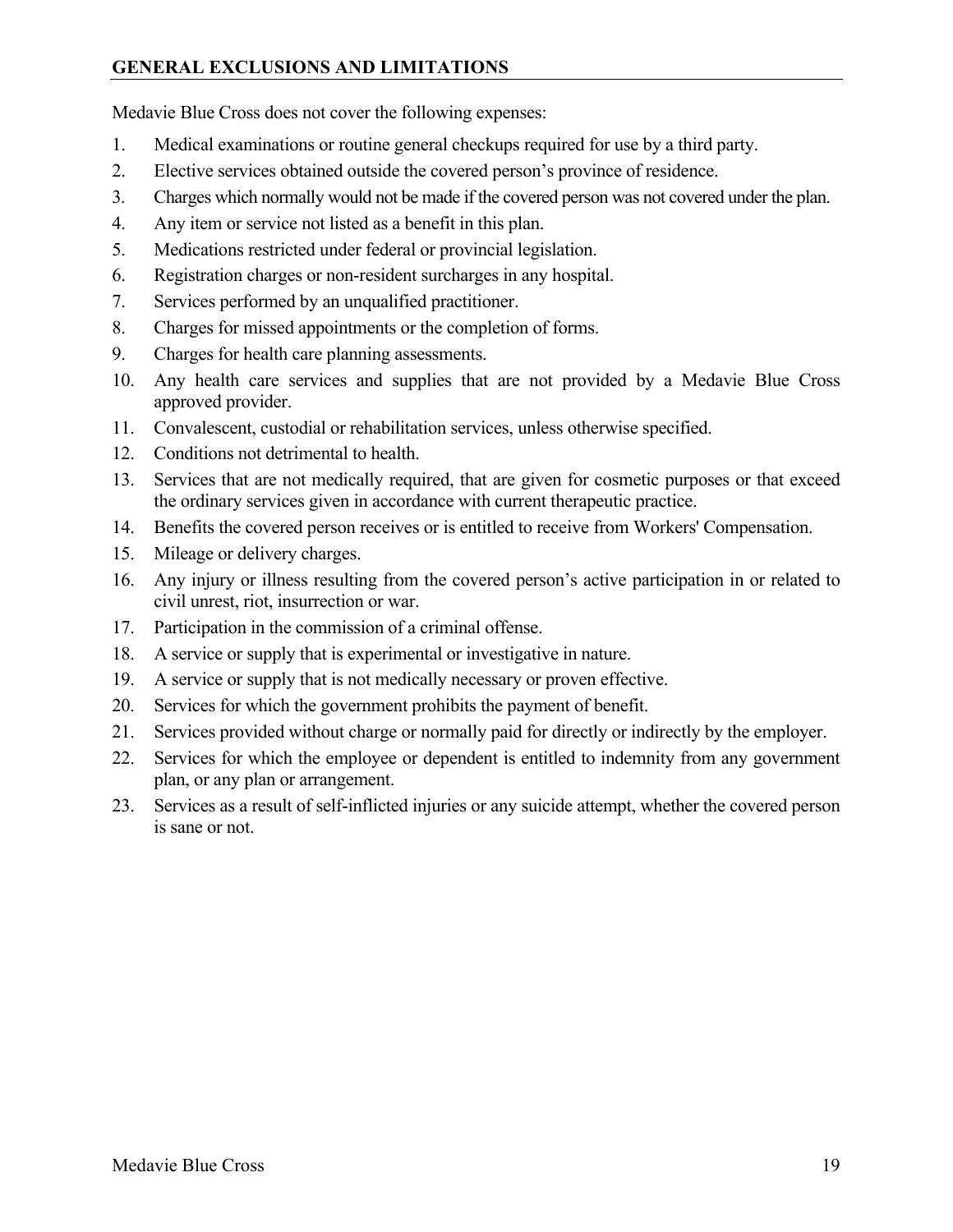# <span id="page-24-0"></span>**HEALTH AND DENTAL INFORMATION**

# *TERMINATION OF INSURANCE*

Coverage for you and your dependents will cease on the earliest of:

- the contract termination date,
- the date you terminate employment,
- the date you cease to be eligible due to retirement, death, leave of absence, age limitation, change in classification, etc.

### *ALTERNATIVE BENEFIT*

Where more than one form or alternative form of treatment exists, Medavie Blue Cross, in consultation with its Health Care Consultants, reserves the right to make payment for eligible services and supplies based on an alternate procedure or supply with a lower cost, when deemed appropriate and consistent with good health management.

### *CO-ORDINATION OF BENEFITS*

In the event that benefits may be claimed under more than one section of the health care plan, the claim will be assessed in a manner that provides the greatest benefit to the employee.

With the exception of Worldwide Travel Benefit provided under the policy, if you are eligible for similar benefits under another group benefit plan the amount payable through this plan shall be coordinated with all benefit plans and will not exceed 100% of the eligible expense. Where both spouses of a family have coverage through their own employer benefit plans, the first payer of each spouse's claim is their own employer's plan. Any amount not paid by the first payer can then be submitted for consideration to the other spouse's benefit plan (the second-payer).

Claims for dependent children should be submitted first to the benefit plan of the spouse who has the earlier birth month in the calendar year, and then to the other spouse's benefit plan. When submitting a claim to a second payer, be sure to include payment details provided by the first payer.

Benefit payments will be co-ordinated with any other plan or arrangement, in accordance with the Canadian Life and Health Insurance Association (CLHIA) guidelines.

Payment for Worldwide Travel Benefit provided under this policy is limited to amounts that are in excess of coverage provided by any other plan(s), as specified in the Worldwide Travel Benefit Exclusions.

### *CONVERSION PRIVILEGE*

If you should terminate employment, you may convert to an Individual Health and Dental plan currently issued by Blue Cross provided that application is made within 31 days following your date of termination.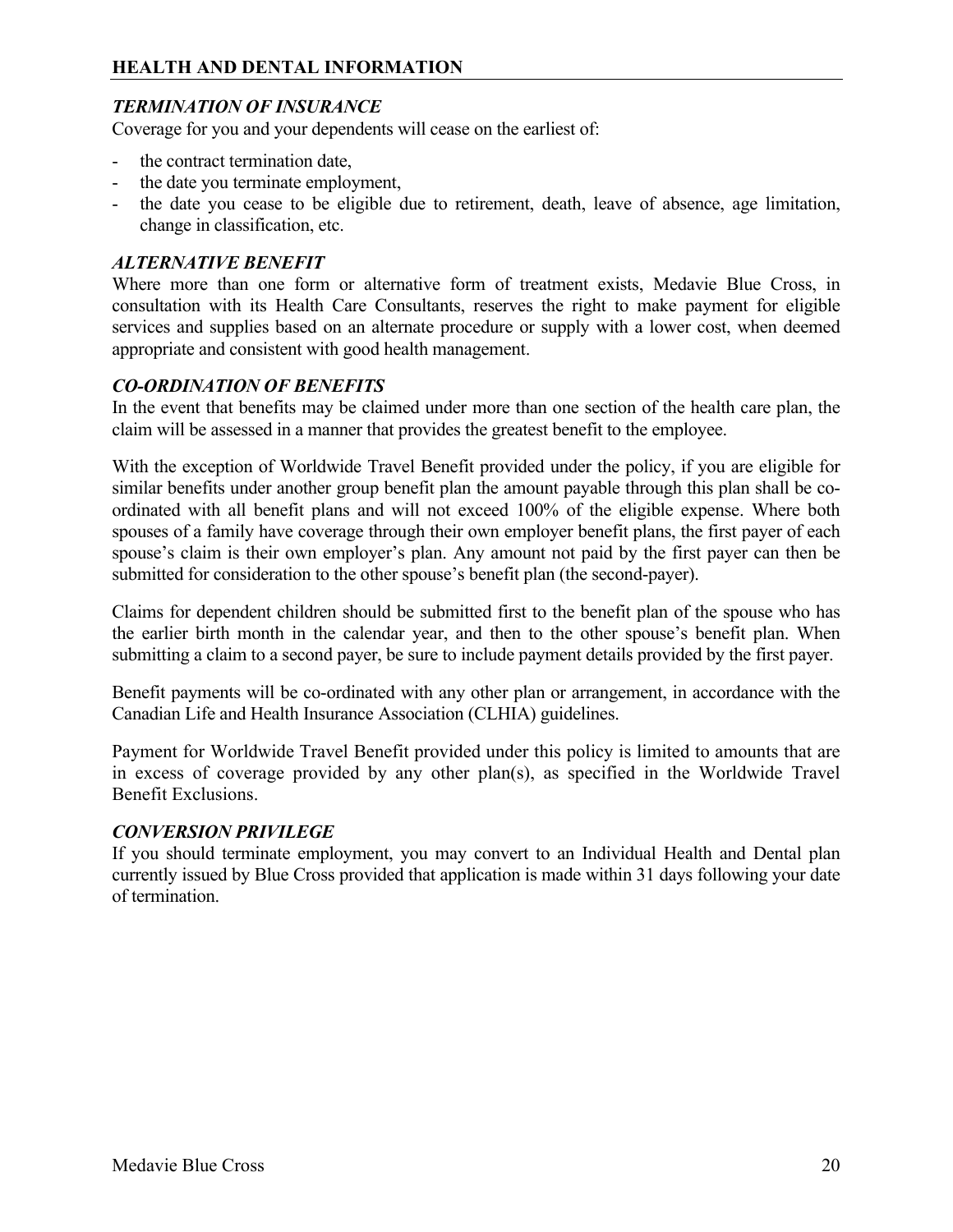# <span id="page-25-0"></span>**ADDITIONAL BENEFIT INFORMATION**

### *ELIGIBLE EMPLOYEES*

To be eligible for group benefits, you must be a permanent employee who is a resident of Canada, covered under your provincial government plan, actively at work and working a minimum of 20 hours per week on a regular basis. Coverage commences immediately upon employment.

Employees may elect coverage, within 31 days of becoming eligible, by completing an application. Coverage is effective on the date of eligibility, except when: (a) the employee is not actively at work on the day that coverage would otherwise become effective, or (b) the application is made after the 31 day period.

If not actively at work when you would normally have become eligible, your coverage will commence when you return to work on a full-time basis.

All benefits described in this booklet are available to employees of the group, subject to application by the employee and underwriting approval.

### *ELIGIBLE DEPENDENTS*

Dependents are defined as your legal spouse (as described below), and unmarried, unemployed dependent children including natural, legally adopted or step-children, or children over whom you or your spouse have been court appointed as guardian with parental authority. Children of a common-law spouse may be covered if they are living with the employee. All dependents must be residents of Canada and covered under the provincial government health care programs in the province of residence in order to be eligible for coverage.

The term "spouse" is defined as a person of the opposite or same sex who is legally married to the employee, or has continuously resided with the employee for not less than one full year having been represented as members of a conjugal relationship (common law). In the event of divorce, legal separation, or discontinuance of cohabitation ("common law" spouse), the employee may elect to continue membership of the former spouse or to provide notice to Medavie Blue Cross to terminate coverage for the spouse. Medavie Blue Cross will at no time provide coverage for more than one spouse under the same plan.

Dependent children are eligible for benefits if they are less than 21 years of age or, if 21 years of age but less than 26 years of age, they must be attending an accredited educational institution, college or university on a full-time basis.

Unmarried, unemployed children 21 years of age or older qualify if they are dependent upon the employee by reason of a mental or physical disability and have been continuously so disabled since the age of 21. Unmarried, unemployed children who became totally disabled while attending an accredited educational institution, college or university on a full-time basis prior to the age of 26 and have been continuously disabled since that time also qualify as a dependent.

Dependent coverage begins for your eligible dependents on the same date as your coverage, or as soon as they become eligible dependents if added later, provided that dependent benefits were applied for within 31 days of their becoming eligible. If coverage is not applied for within this 31 day period, evidence of health on the dependents may have to be submitted and approved before coverage begins.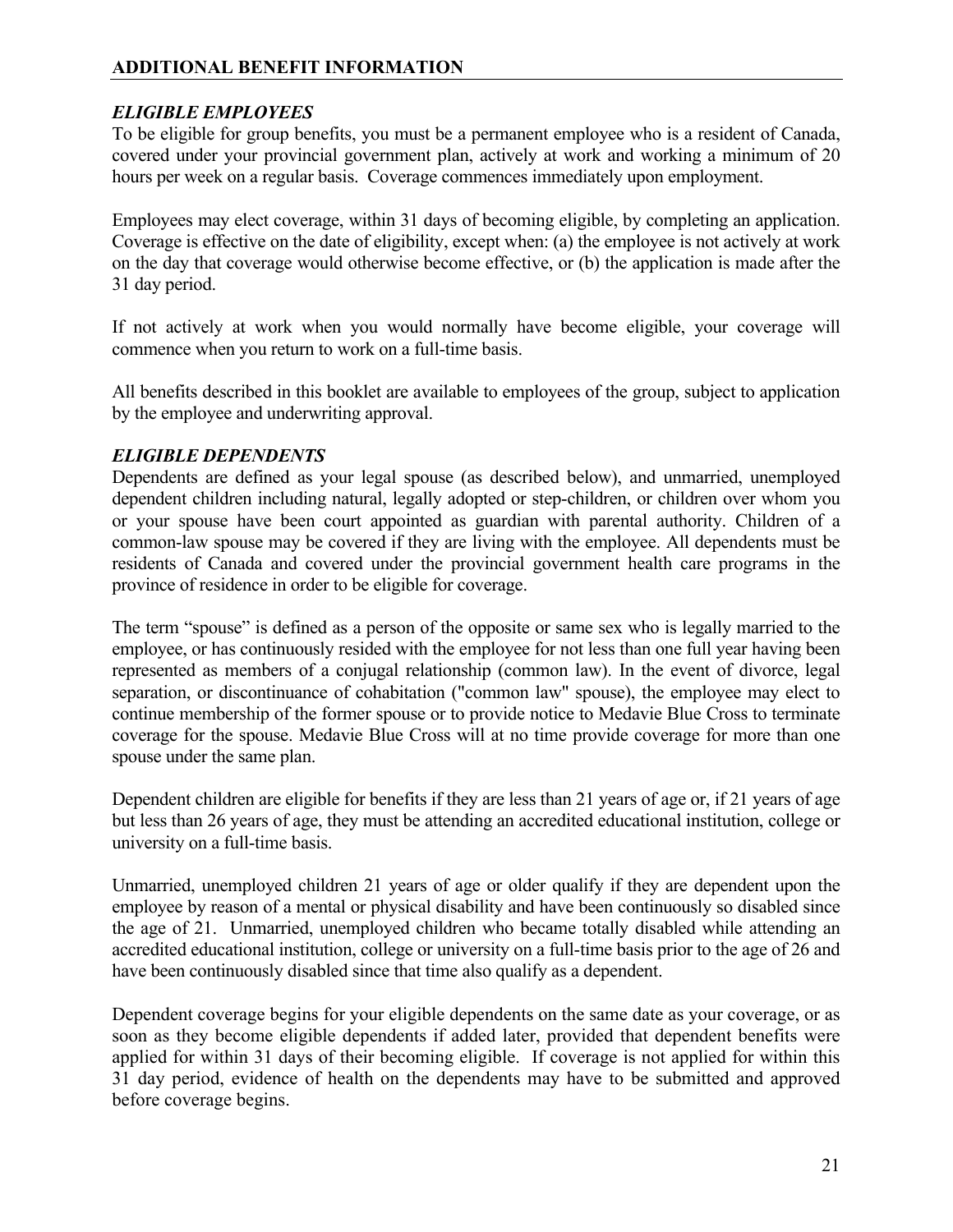# *ELIGIBLE EXPENSE*

Charges incurred by you (or your dependents, if applicable) for health care services and supplies that are:

- usual, customary and reasonable;
- recommended, approved or prescribed by a health care professional;
- in excess of the charges reimbursed, or entitled to be reimbursed, from all other providers of health and/or dental coverage;
- rendered by a person who does not normally reside in your home and is not a member of your immediate family either by blood or marriage;
- rendered by a Medavie Blue Cross approved provider; and
- rendered after the effective date and while the plan is in effect, unless otherwise specified.

An eligible expense is considered to be incurred on the date the service or supply was received. The benefit maximums specified identify the maximum eligible expense prior to the application of the co-insurance and after the application of any applicable usual, customary and reasonable limits.

### *EVIDENCE OF HEALTH*

Proof of good health is not required if application is made within 31 days of first becoming eligible. If coverage is not applied for within this 31 day period, evidence may be requested for the employee and his dependents, if any, before benefits commence.

Certain other situations may require the submission of evidence of health before coverage will be approved. The cost of obtaining evidence of health is to be provided at your own expense if you or your dependents do not apply for coverage within 31 days of becoming eligible.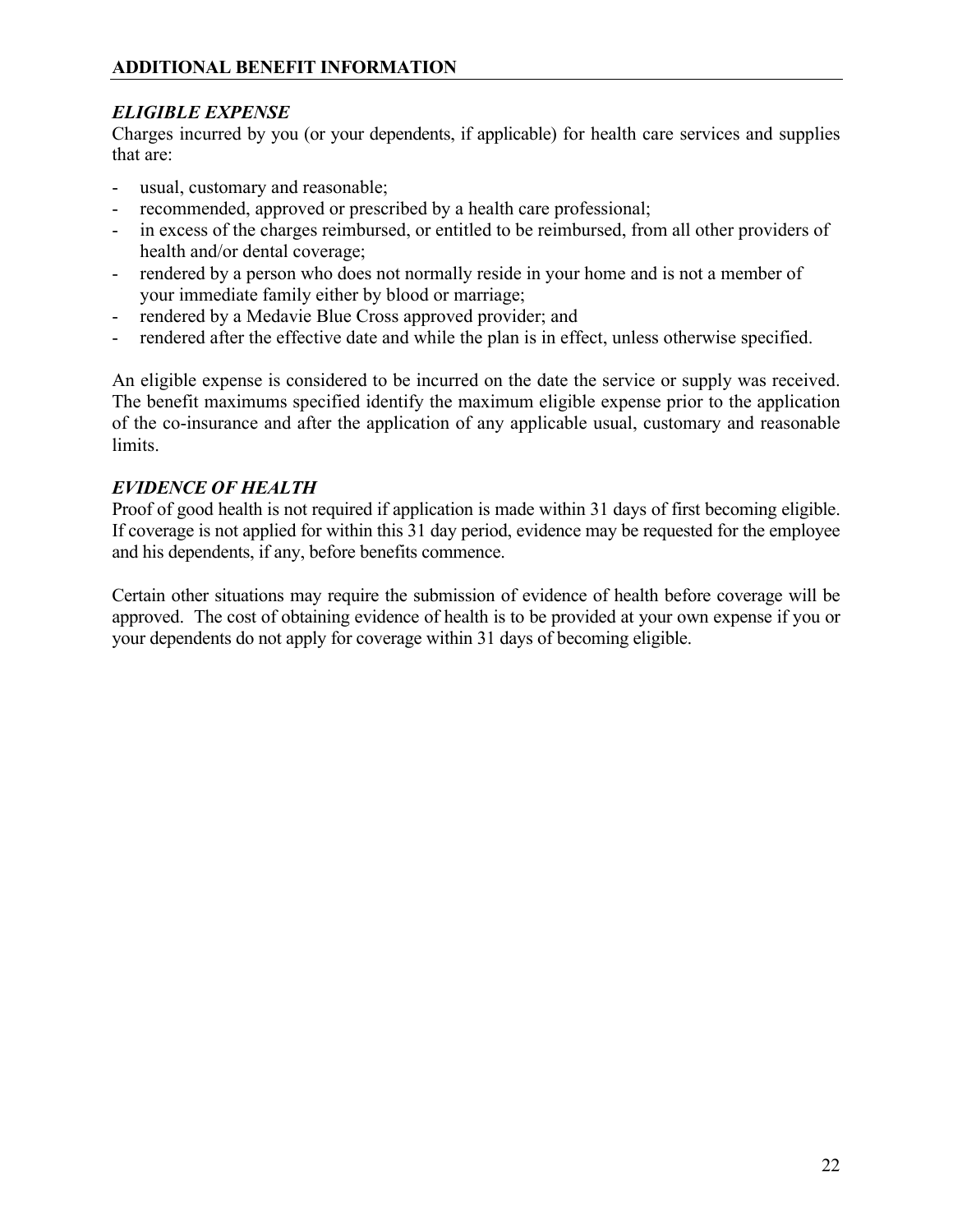# <span id="page-27-0"></span>**PLAN MEMBER WEBSITE**

### *INSTRUCTION FOR MEMBERS*

Medavie Blue Cross is continually developing its Web technology to respond to the needs of our customers. One such innovation, the Plan Member Website, will help you better understand, manage and co-ordinate your benefit plan.

The Plan Member Website is simple to use and is delivered in a secure environment. Now, when you want to access general information about your plan, view your claims and payment history, or print generic claim forms, you just have to click your mouse. The Plan Member Website is available 24 hours a day; seven days a week from home or work, all you need is an Internet connection. The Plan Member Website makes life easier for you.

# *ON THE PLAN MEMBER WEBSITE*

There are a variety of options available to you on the Plan Member Website.

**Coverage Inquiry:** Detailed information about the Medavie Blue Cross benefit plan **Forms:** Printable versions of generic Medavie Blue Cross claim forms

### **Member Information**

- Members can view and/or update address information (where access is available)
- Request new identification cards
- Add/update banking information for direct deposit of claim payments (where applicable)

### **Member Statements**

- Members can view claims history for member and dependents
- View record of payments issued to member and/or the service provider
- View Health Spending Account balances (where applicable)

# *FIRST-TIME ACCESS TO THE PLAN MEMBER WEBSITE*

To register for the Plan Member Website, visit **www.medaviebc.ca** and log in.

Please ensure you make note of your password for future reference.

# *PLEASE NOTE*

For security reasons, the Plan Member Website is for use of the plan member only.

We look forward to helping you take advantage of our online technology. For further information on the Plan Member Website, or for any questions about your Medavie Blue Cross benefit plan, please contact our Customer Information Center toll free at the number on the back of your identification card or e-mail *[inquiry@medavie.bluecross.ca.](mailto:inquiry@medavie.bluecross.ca)*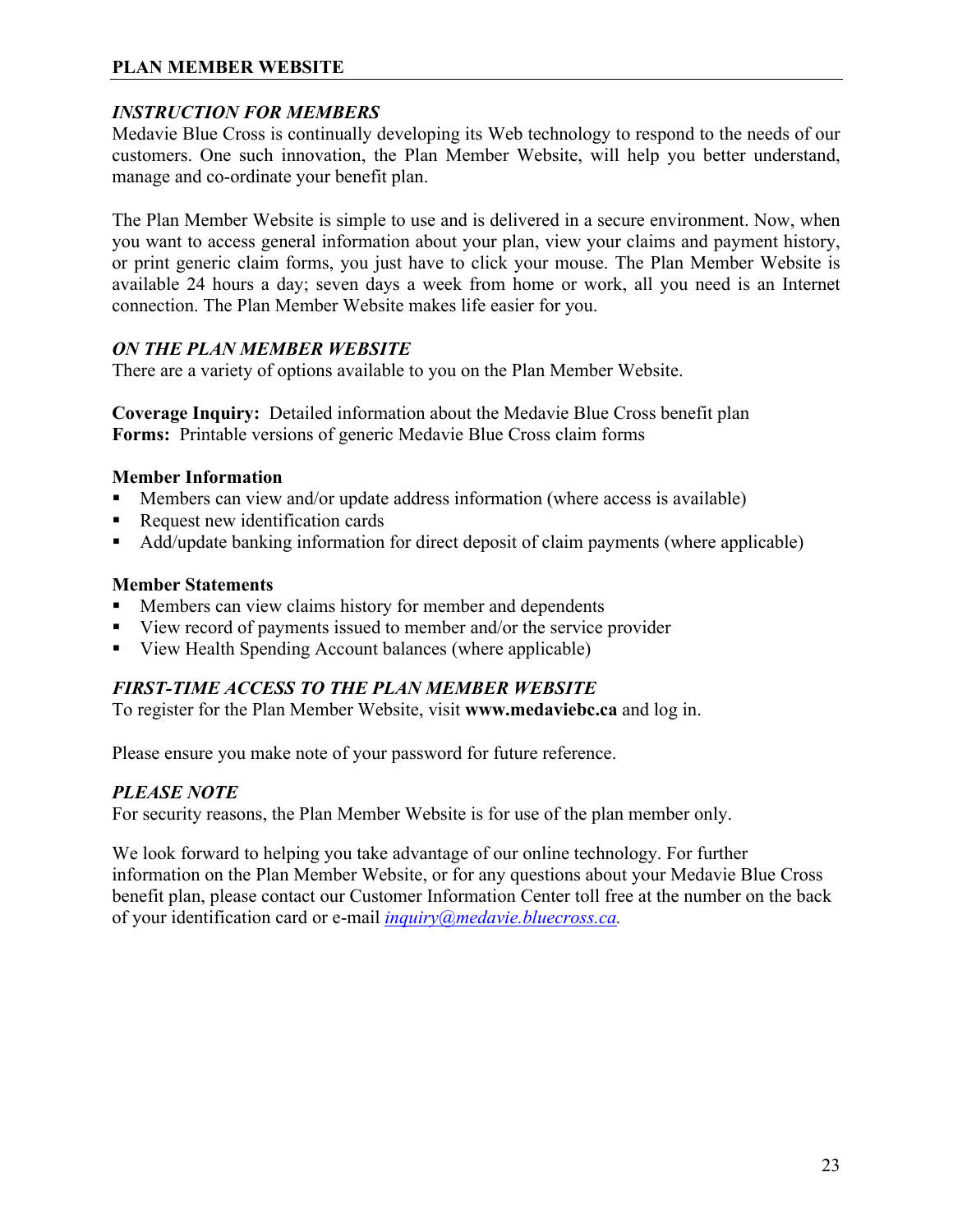# <span id="page-28-0"></span>**BLUE CROSS CONTACT INFORMATION**

For more information about your group benefits coverage or the plan member website, please contact our Customer Information Contact Centre toll free at:

**Atlantic Provinces:** 1-800-667-4511 **Ontario:** 1-800-355-9133 **Quebec:** 1-888-588-1212 **From Anywhere in Canada:** 1-888-873-9200

Have your group policy number and identification number ready when you call for questions regarding your coverage.

Alternatively, you can email your questions to **inquiry@medavie.bluecross.ca** or visit our website at **www.medaviebc.ca**.

### *CONNECT WITH BLUE CROSS*

Like us on Facebook at **facebook.com/MedavieBlueCross**

Follow us on Twitter at @**MedavieBC**

#### **My Good Health®**

My Good Health is a secure, interactive web portal that provides valuable health information and tools for managing your health. You can create your own health profile and use it to map personal goals using My Good Health resources.

Blue Cross is proud to help point your way to healthier living. Go to medaviebc.mygoodhealth.ca and simply follow the instructions to register for your free account!

# **BLUE ADVANTAGE®**

Savings are available to Blue Cross members across Canada. To take advantage of these savings, simply present your Blue Cross identification card to any participating provider and mention the **Blue Advantage®** program. A complete list of providers and discounts is available at **www.blueadvantage.ca.**

**-**